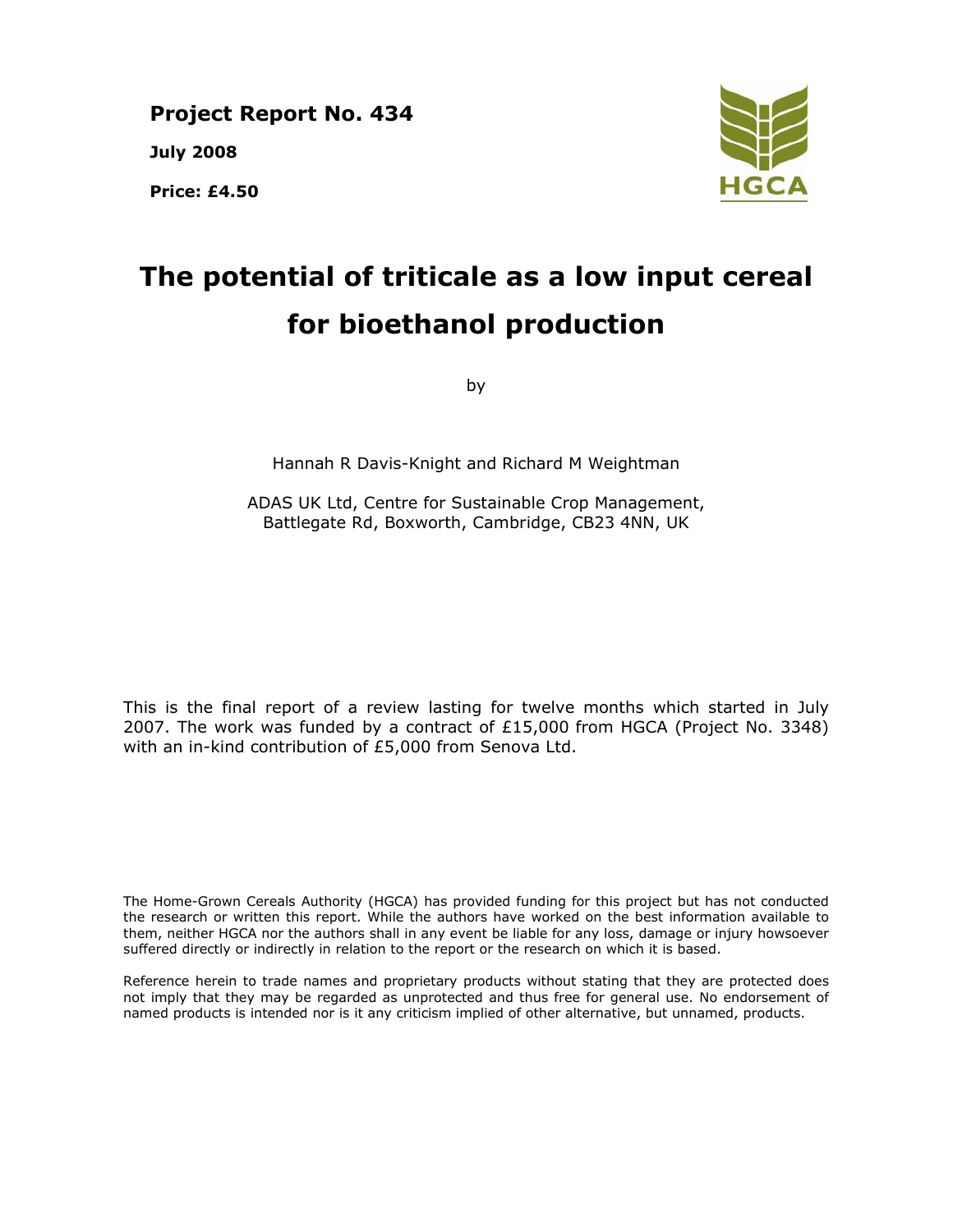## **Contents**

| 2.4.1 Grain quality of triticale and its potential for bioethanol production 6  |  |
|---------------------------------------------------------------------------------|--|
| 2.4.2 Benefits of triticale in reducing GHG emissions associated with biofuel   |  |
|                                                                                 |  |
|                                                                                 |  |
|                                                                                 |  |
|                                                                                 |  |
|                                                                                 |  |
|                                                                                 |  |
|                                                                                 |  |
|                                                                                 |  |
|                                                                                 |  |
|                                                                                 |  |
|                                                                                 |  |
|                                                                                 |  |
|                                                                                 |  |
| 4.3 Assessment of greenhouse gas emissions associated with various production   |  |
|                                                                                 |  |
|                                                                                 |  |
|                                                                                 |  |
|                                                                                 |  |
| 6.2 The benefits of triticale for bioethanol in minimising GHG emissions 27     |  |
|                                                                                 |  |
|                                                                                 |  |
|                                                                                 |  |
|                                                                                 |  |
|                                                                                 |  |
| Annex A Common inputs to Biofuels Calculator model for triticale and wheat  388 |  |
|                                                                                 |  |
|                                                                                 |  |
|                                                                                 |  |
|                                                                                 |  |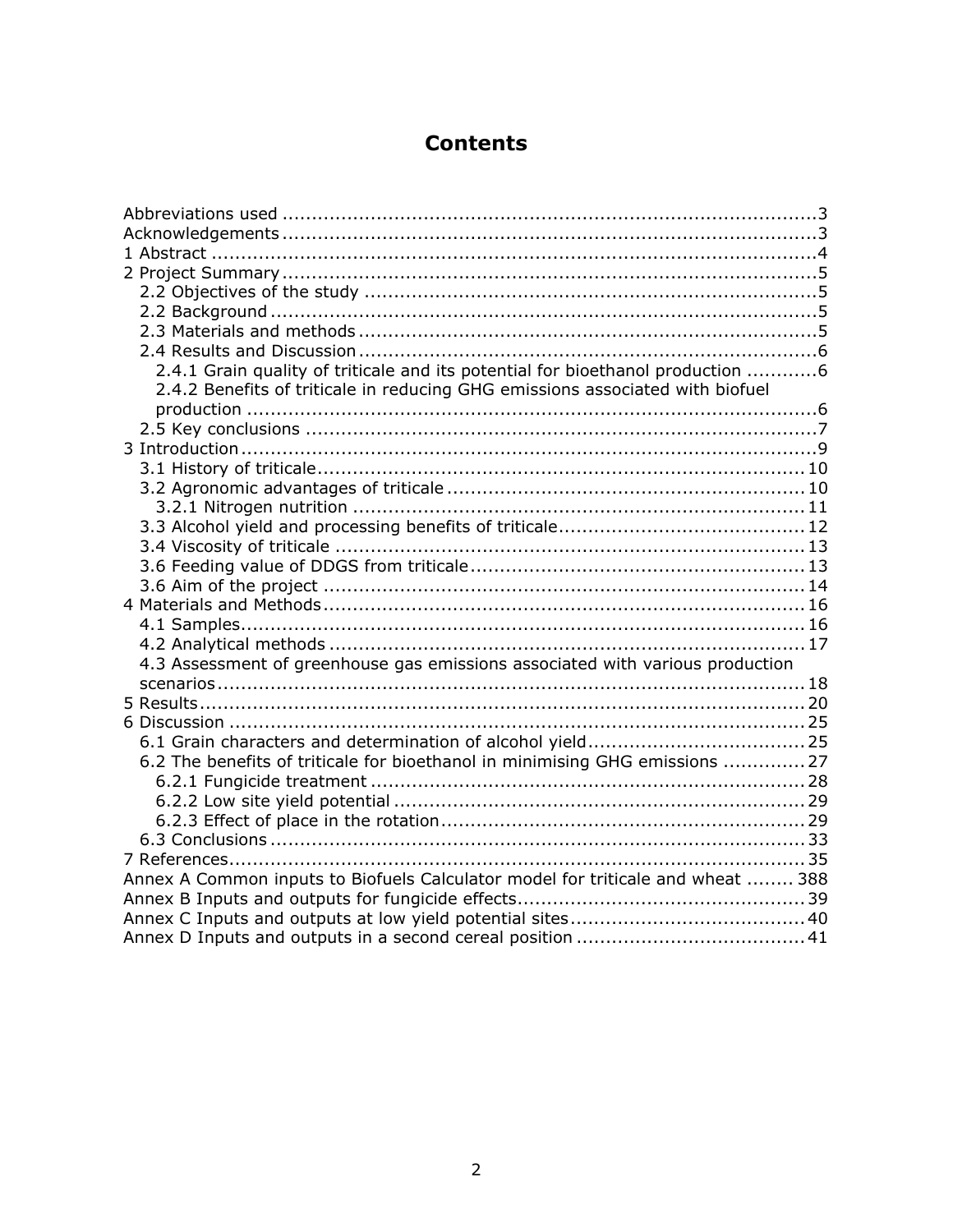## **Abbreviations used**

| AA              | Amino acid                                |  |  |  |
|-----------------|-------------------------------------------|--|--|--|
| AY              | Alcohol yield                             |  |  |  |
| CO <sub>2</sub> | Carbon dioxide                            |  |  |  |
| <b>DDGS</b>     | Dried distillers grains and solubles      |  |  |  |
| DM.             | Dry matter                                |  |  |  |
| <b>GHG</b>      | Greenhouse gas                            |  |  |  |
| GJ              | Gigajoule                                 |  |  |  |
| ha              | Hectare                                   |  |  |  |
| Г               | Litre                                     |  |  |  |
| N               | Nitrogen                                  |  |  |  |
| <b>NIAB</b>     | National Institute of Agricultural Botany |  |  |  |
| RL              | Recommended List                          |  |  |  |
| <b>SKCS</b>     | Single Kernel Characterisation System     |  |  |  |
| SU              | Saaten Union                              |  |  |  |
| <b>SWRI</b>     | Scotch Whisky Research Institute          |  |  |  |
| t               | <b>Metric Tonne</b>                       |  |  |  |
| <b>TGW</b>      | Thousand grain weight                     |  |  |  |

## **Acknowledgements**

Many thanks go to Alison Barrow, Nick Balaam and Chris Green of Senova Ltd for provision of samples and information on trial inputs and pedigrees; Nikiforos Misailidis and Grant Campbell of the University of Manchester for hardness measurements; and Reginald Agu and James Brosnan of The Scotch Whisky Research Institute for their advice and support in carrying out alcohol yield determinations.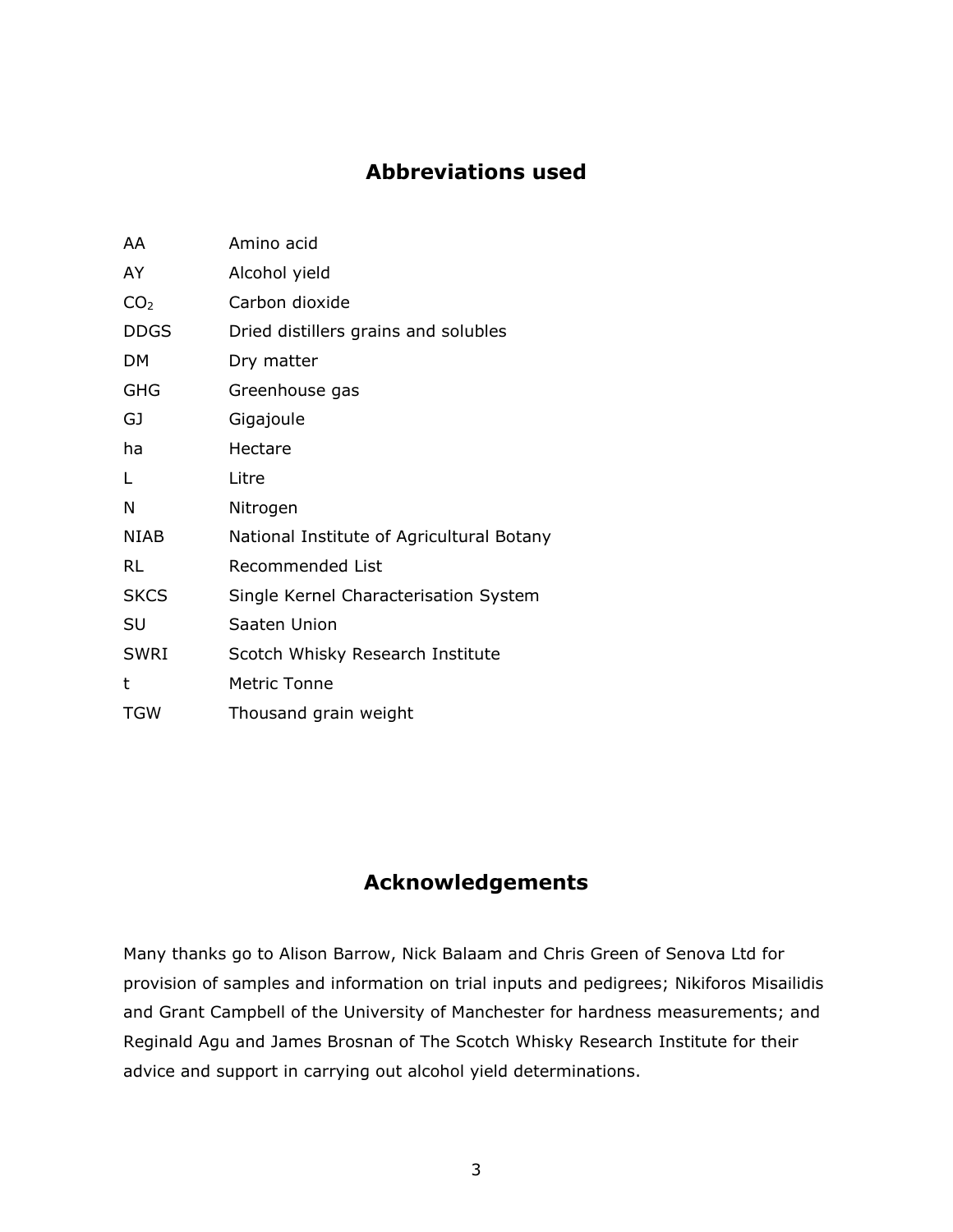#### **1 Abstract**

The aim of this work was to quantify the performance of modern triticale varieties grown under UK conditions, to assess their value for the bioethanol market, and to evaluate any potential greenhouse gas savings made in comparison with production of winter wheat. Using twenty samples of winter triticale from UK Descriptive List trials harvested in 2007 (representing thirteen different varieties), alcohol yields (AY; L ethanol/t grain) were quantified as well as starch and protein contents, grain size and hardness. AY was determined based on a modified method for assessment of distilling wheats for the Recommended List, and compared to AY of two Istabraq (wheat) samples of similar protein contents. Triticale was shown to be a feedstock with high potential for bioethanol production, with a soft grain, giving alcohol yields comparable with Istabraq at equivalent grain protein contents (average 436 L/t DM at 11.5% grain protein). Some triticale varieties (Fidelio, SW Fargo, Trimester, Ego and Grenado in particular) showed better than expected AY based on their protein contents, thus demonstrating their potential as feedstocks for bioethanol production. The ratio of conversion of starch to alcohol (6.44 L/10 kg starch) was relatively high compared to values seen previously for wheat. Further work is needed to understand variation in starch and fermentable sugars in modern triticale varieties, and in different agronomic situations. Residue viscosity of the triticale samples was higher than that of wheat, but alcohol yields should now be assessed using industrial enzymes representative of those which would be used in a modern bioethanol plant and which would reduce viscosity. In all scenarios studied using the HGCA Biofuels calculator, the net benefits in terms of reducing GHG emissions associated with bioethanol production, were greater for triticale than for wheat, principally due the lower N requirement of triticale. However, there is considerable uncertainty regarding the average grain protein content of triticale when fertilized at the economic optimum. There is also no data on the relative yields of wheat and triticale grown with their respective N optima, in both high and low yield potential situations. The major advantage of triticale may be in 2nd/3rd cereal positions in the rotation when the yield of wheat tends to be reduced by take-all. More work needs to be carried out to compare these two species side by side in replicated trials.

 $4<sup>1</sup>$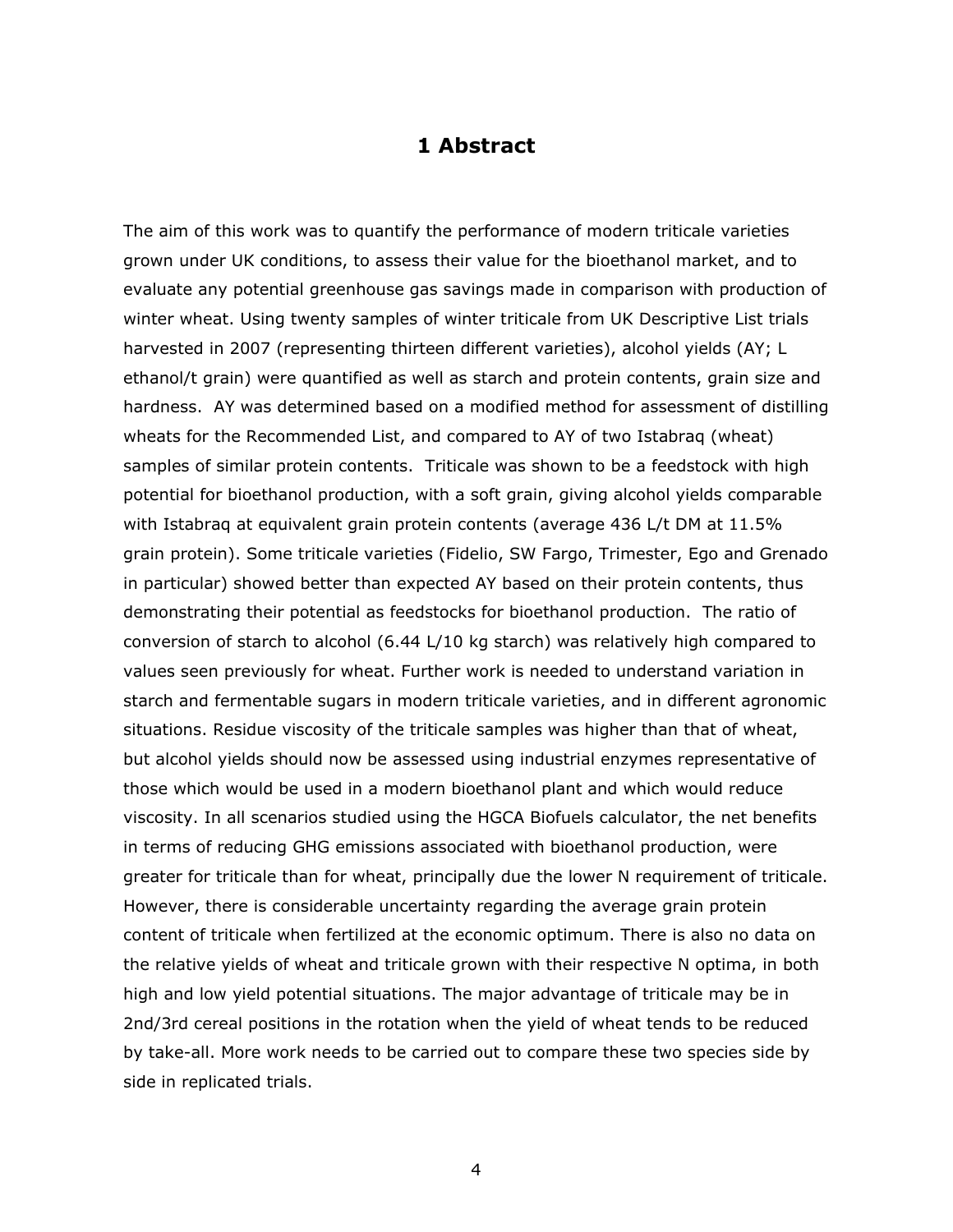## **2 Project Summary**

#### **2.2 Objectives of the study**

The objectives of this study were to quantify the performance and alcohol processing yield of modern triticale varieties; to assess the residue viscosity of triticale fermented at lab scale and compare to that of wheat; and to evaluate the potential greenhouse gas (GHG) savings of UK grown triticale compared to other UK cereal species.

#### **2.2 Background**

Biofuels such as bioethanol provide a renewable alternative to fossil fuels and an opportunity to reduce GHG emissions associated with energy use. In Sweden, both wheat and triticale (a hybrid of rye and wheat) are used for bioethanol production. Triticale has a number of potential advantages as a feedstock due to its lower nitrogen (N) requirement during crop growth, its ability to out-yield wheat in some situations, particularly on light soils, and in  $2^{nd}/3^{rd}$  cereal positions in the rotation because of its better take-all resistance. However in UK agriculture, triticale has been undervalued in recent years, yet with N input costs rising and an interest in new markets such as biofuels, it is timely to revisit triticale as an alternative low-cost cereal.

Triticale has a soft grain; therefore its texture resembles more the soft wheats currently preferred by the distilling industry, than hard bread making varieties of wheat. The lower N requirement of triticale will be of great benefit if an accreditation scheme for bioethanol production sets tighter targets in the future with respect to the benefits which should be achieved in terms of minimising GHG emissions. The aim of the present study was firstly to quantify the alcohol yields (AY) of triticale compared to a good distilling wheat, and secondly to estimate the potential benefits from using triticale in order to maximise the net benefits from reducing GHG emissions associated with bioethanol production.

#### **2.3 Materials and methods**

Twenty samples of triticale representing thirteen different varieties were sourced from Recommended List trials at 2007 harvest (two sites). Grain size, hardness, starch, and protein content and AY were measured. Alcohol yield was also determined for two samples of Istabraq winter wheat taken from a nitrogen response experiment, for

the state of the state of the state of the ST and the ST and the ST and the ST and the ST and the ST and the S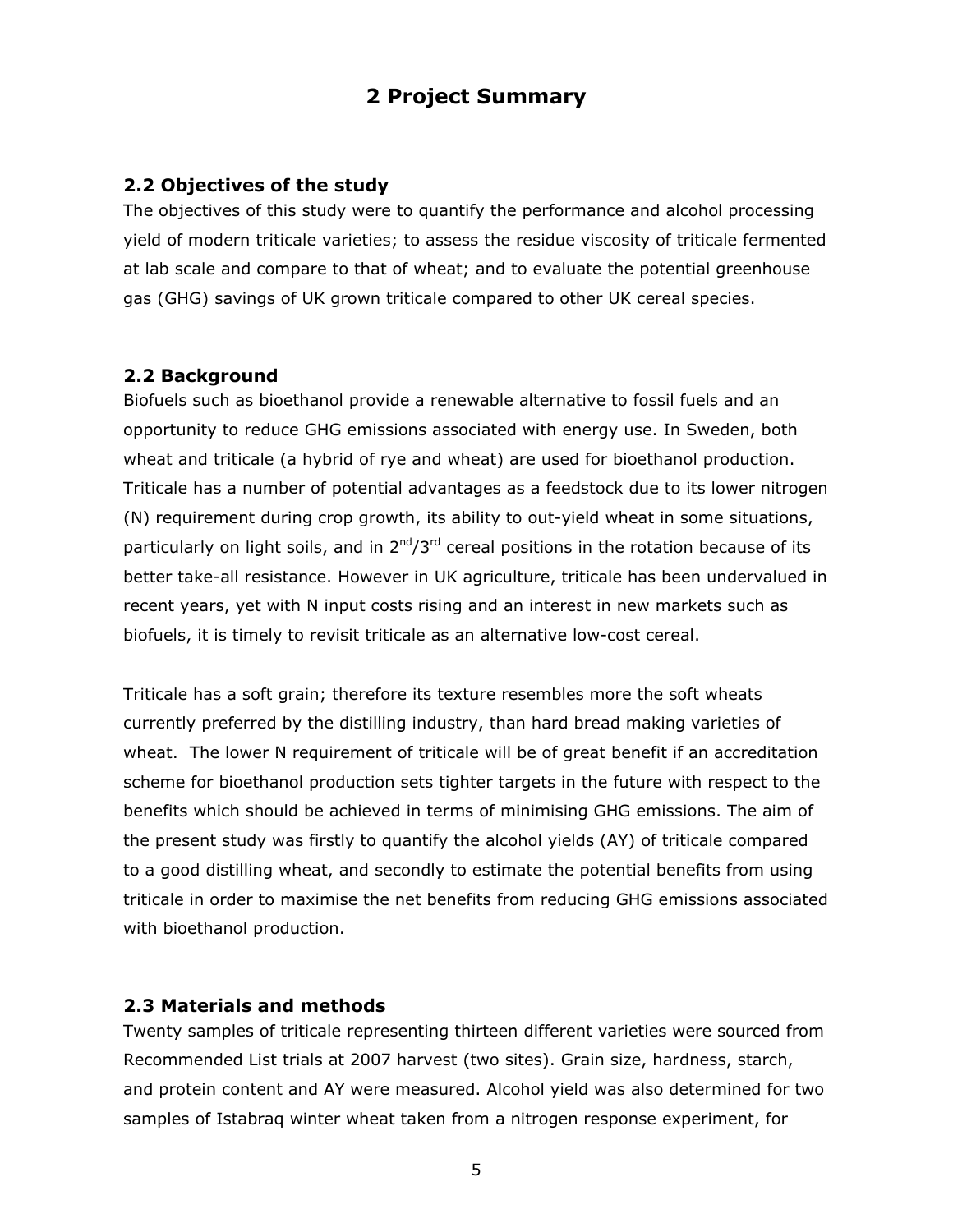comparison. Modelling of the net benefits from reducing GHG emissions associated with bioethanol production from wheat and triticale was carried out using the HGCA Biofuels calculator, by varying grain yields and N inputs for three different scenarios (effects of disease control, low yield potential and place in rotation).

#### **2.4 Results and Discussion**

#### *2.4.1 Grain quality of triticale and its potential for bioethanol production*

The triticale samples showed wide variation in grain size and protein content between varieties and sites, characters which are known to influence alcohol yield in wheat. As expected the site which produced the highest grain protein contents also had the lowest alcohol yields, and as seen with wheat, hardness increased as grain protein increased. The triticale samples studied gave alcohol yields comparable with Istabraq at equivalent grain protein contents (average 436 L/t DM at 11.5% grain protein). Some triticale varieties (Fidelio, SW Fargo, Trimester, Ego and Grenado in particular) showed better than expected AY based on their protein contents, thus demonstrating their potential as feedstocks for bioethanol production. The ratio of conversion of starch to alcohol (6.44 L/10 kg starch) was relatively high compared to values seen previously for wheat. Further work is needed to understand variation in starch and fermentable sugars in modern triticale varieties, and in different agronomic situations. Residue viscosity of the triticale samples was higher than that of wheat, but alcohol yields should now be assessed using industrial enzymes representative of those which would be used in a modern bioethanol plant and which would reduce viscosity.

#### *2.4.2 Benefits of triticale in reducing GHG emissions associated with biofuel production*

The outputs of the Biofuels calculator are reported in terms of a percentage reduction in emissions (of  $CO<sub>2</sub>$  equivalents) associated with bioethanol production, relative to petrol on a per GJ basis. The results show that both fungicide treated and untreated triticale show greater benefits in terms of reduced GHG emissions (35.6% & 30.7% respectively) than wheat (25.8 & 10.7% for treated and untreated respectively). The better performance of triticale is due to its lower N inputs. The better performance of the treated crops is due to the higher grain yields when diseases are controlled, which reduce the intensity of GHG emissions per tonne of bioethanol produced.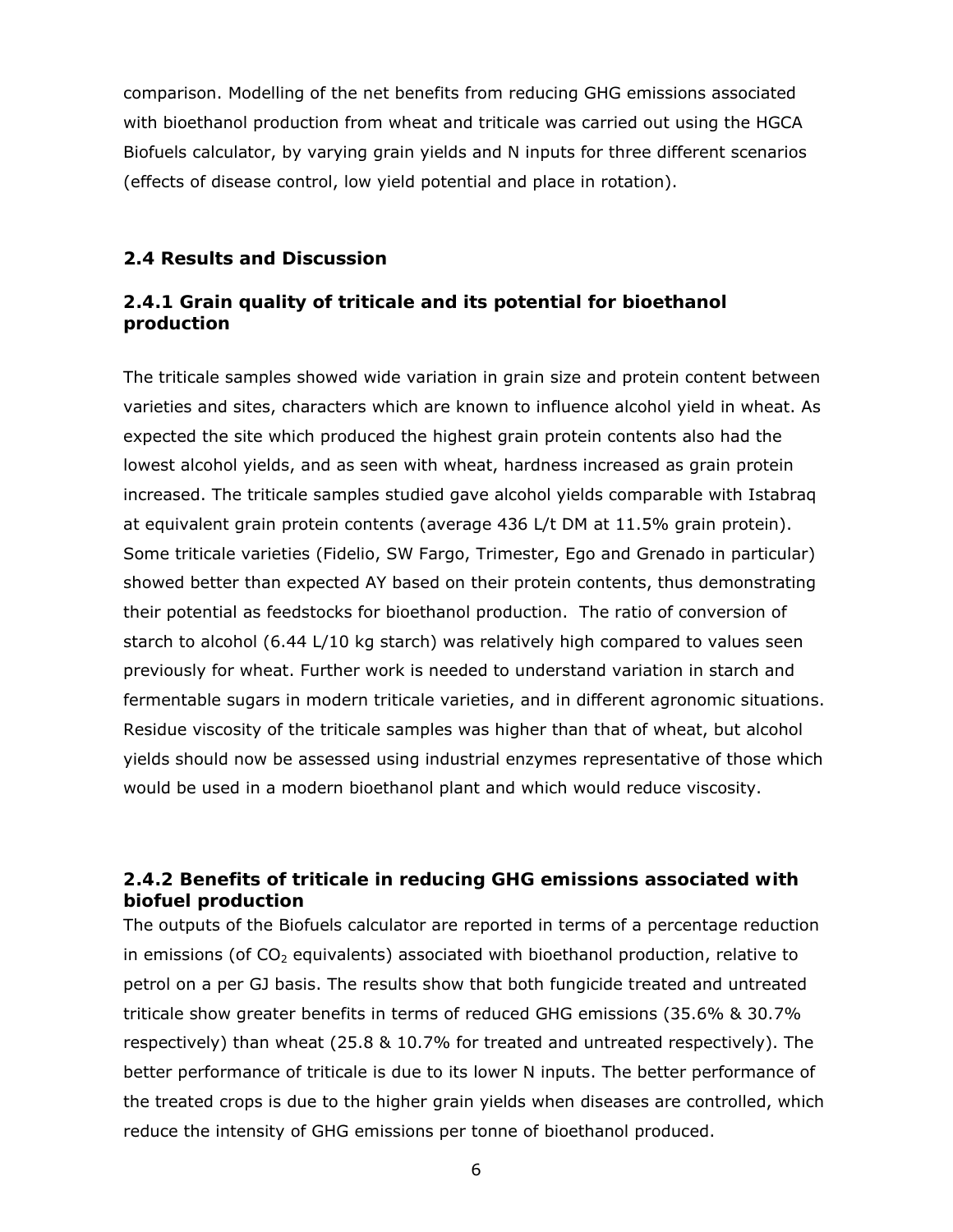Considering low yield scenarios on a typical sand land site, the net benefits of growing triticale and wheat for bioethanol were similar (17.8 and 16.4% respectively). Using a slightly higher yield estimate taken from Nix ('low production level' for both species), the triticale shows a better reduction in net GHG emissions (32.8%) compared to wheat (22.8%).

Considering place in the rotation, triticale shows greater benefits in terms of reduced GHG emissions compared to wheat, in both  $1<sup>st</sup>$  and  $2<sup>nd</sup>$  cereal positions: A reduction in yield of 1 t/ha for wheat and slightly increased N fertiliser (+20 kgN/ha) applied to a second wheat reduces the net benefits of bioethanol production from 25.8 to 12.5%. In contrast, the benefits from growing triticale only reduce from 36.1 to 32.8%, associated with a loss of yield of 0.4 t/ha in the  $2<sup>nd</sup>$  cereal position and no change in N inputs. The benefit from wheat would be even smaller if a larger yield loss was assumed e.g. in a high take-all situation.

#### **2.5 Key conclusions**

- 1. Triticale is a feedstock with high potential for bioethanol production, giving alcohol yields per tonne of grain comparable with a good distilling wheat (Istabraq) at equivalent grain protein content.
- 2. In all scenarios studied using the HGCA Biofuels calculator, the net benefits in terms of reducing GHG emissions associated with bioethanol production were greater for triticale than for wheat, principally due the lower N requirement of triticale.
- 3. Some triticale varieties showed better than expected alcohol yields (L/t) based on their starch and protein contents and further work is needed to understand variation in starch and fermentable sugars in modern triticale varieties, and in different agronomic situations.
- 4. The Scotch whisky lab method for spirit yield was used here to ensure comparison with existing RL data for wheat, but alcohol yields should also be assessed using industrial enzymes representative of those which would be used in a modern bioethanol plant, particularly in terms of controlling viscosity.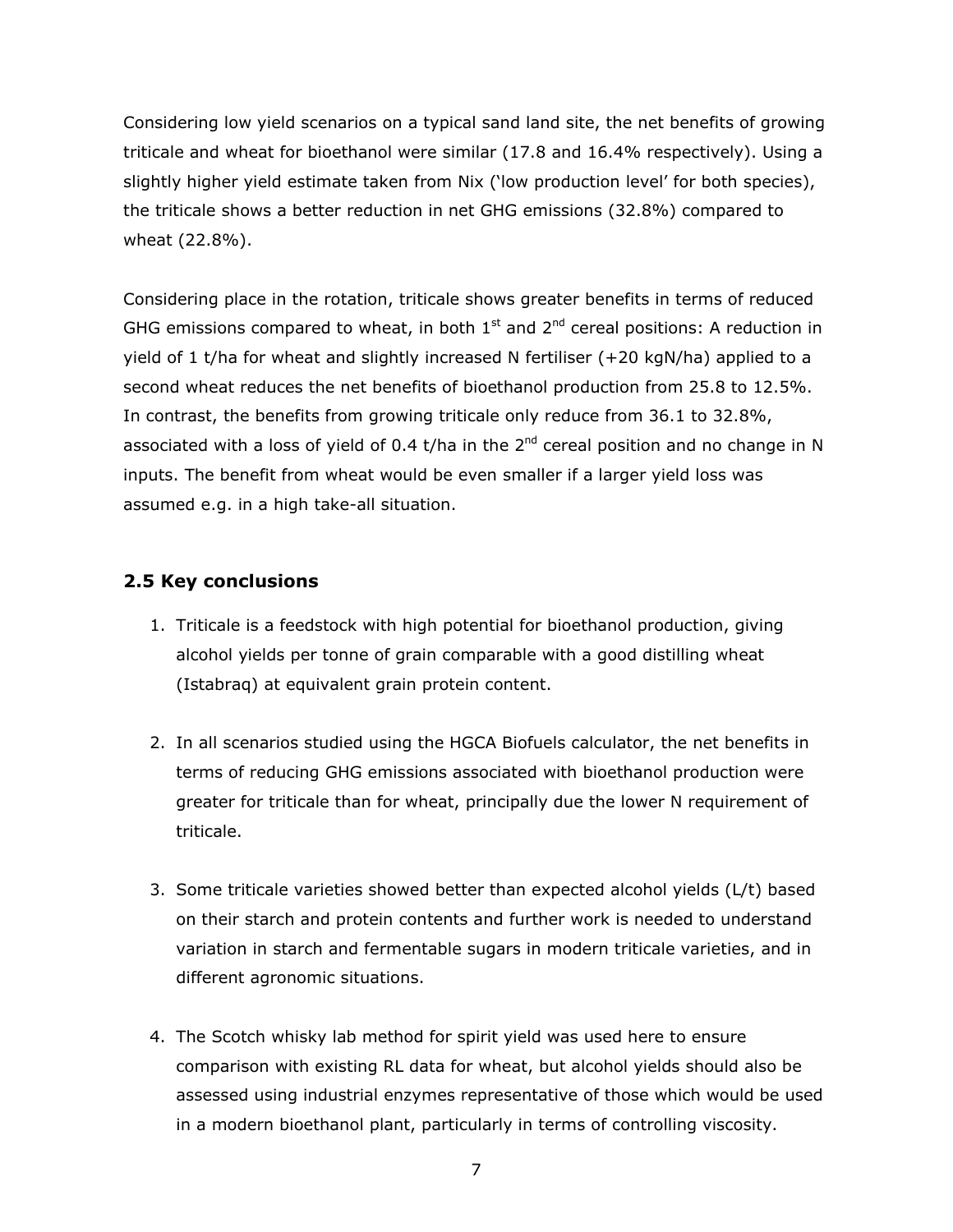- 5. There is considerable uncertainty regarding the average grain protein content of triticale when fertilized at the economic optimum, and further work needs to be carried out in trials where wheat and triticale are grown alongside one another.
- 6. The major advantage of triticale may be in  $2^{nd}/3^{rd}$  cereal positions in the rotation when the yield of wheat tends to be reduced by take-all and more work needs to be carried out to compare these two species side by side in replicated trials.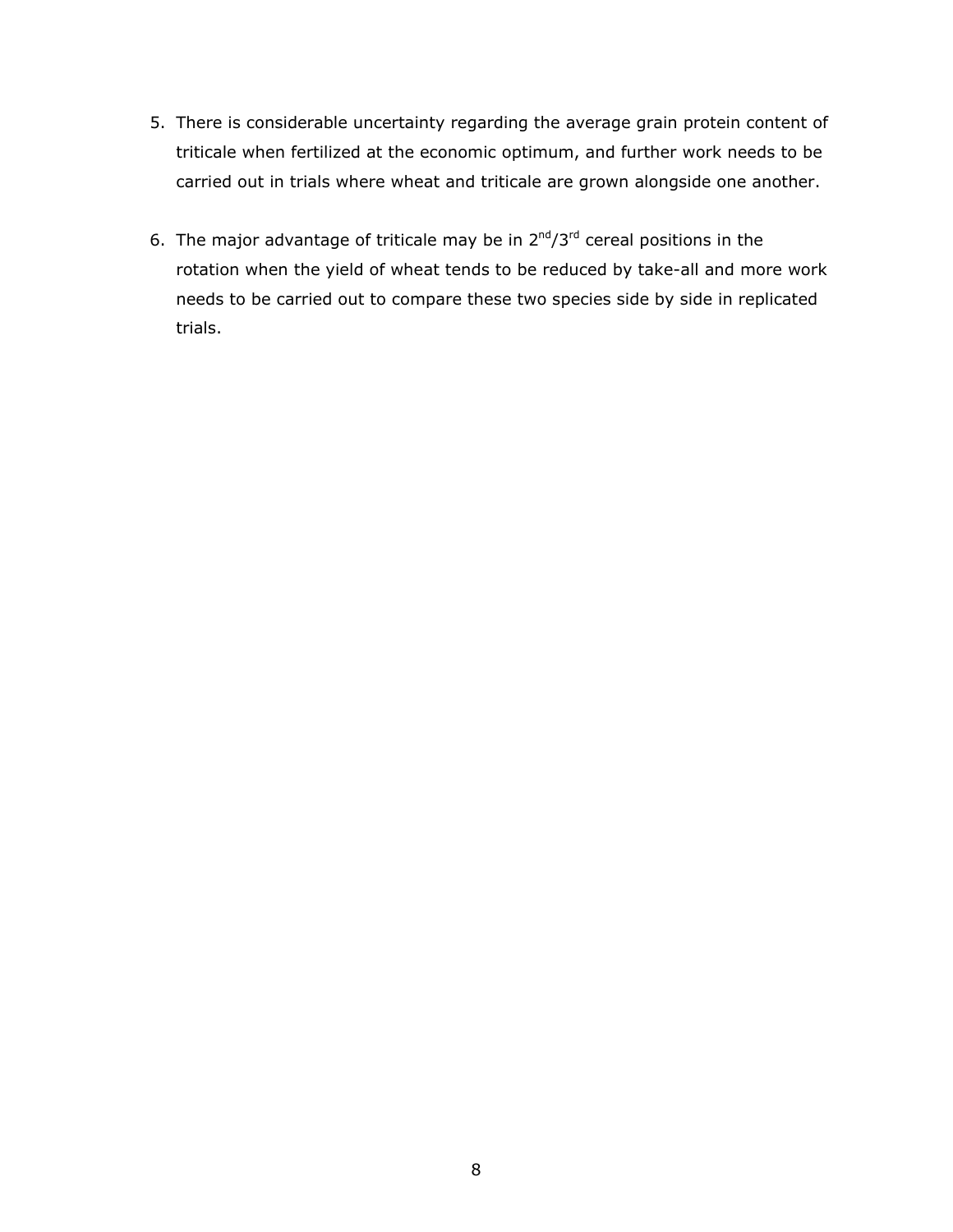### **3 Introduction**

Biofuels provide a renewable alternative to fossil fuels and an opportunity to reduce greenhouse gas (GHG) emissions associated with energy use. Based on the available feedstocks at the present time, the biofuel with potentially the largest volume in Northern Europe is bioethanol produced from the fermentation of sugars derived from starchy cereal grains. Different sources of grain are used around the world for bioethanol production, with the USA using maize; Germany and Poland, wheat and rye; and Sweden, wheat and triticale. Processing on a large scale consists of mashing, fermenting and distilling using methods currently employed by the brewing and distillery industries. Several plants are currently being planned around the UK as of this year, most of which are currently designed to use wheat as it provides more harvestable starch than any other crop in the UK (Smith *et al*. 2006) which it does broadly speaking with high levels of nitrogen (N) inputs.

Production of bioethanol globally is led by the United States, Brazil and China. However in Europe, bioethanol production is growing rapidly, with Germany leading and producing 70% of its ethanol requirements. In 2001, Sweden opened its first bioethanol plant, and Agroetanol is reported to be researching a feedstock blend including 40% triticale. In Europe, Sweden also has the highest number of bioethanol fuel stations (at 792 in comparison with the UK's 14) where it is compulsory by law for each station to have at least one alternative fuel (Johansen, 2007). The predicted demand for the UK is equivalent to 2.5 million tonnes of wheat in 2010 (Smith *et al*. 2006). Whilst in the short term these needs can be met with importation, being able to increase efficiency in crop rotation with alternative cereals could be highly advantageous for the UK industry.

Additionally, with a new market being created and a finite land resource, it is likely that more second and third wheats will be grown, with a resulting decline in yield in those crops due to take-all. It is therefore timely to review other cereals particularly for marginal (e.g. acid, light soils) and for  $2^{nd}$  and  $3^{rd}$  positions in the cereal rotation which have a resistance to take-all, but which can also meet the biofuels producers or distillers needs. This report explores the opportunities for triticale as a cereal which can provide benefits in such scenarios.

9 - Paul Barnett, actrice and a strategic production of the strategic production of the strategic production o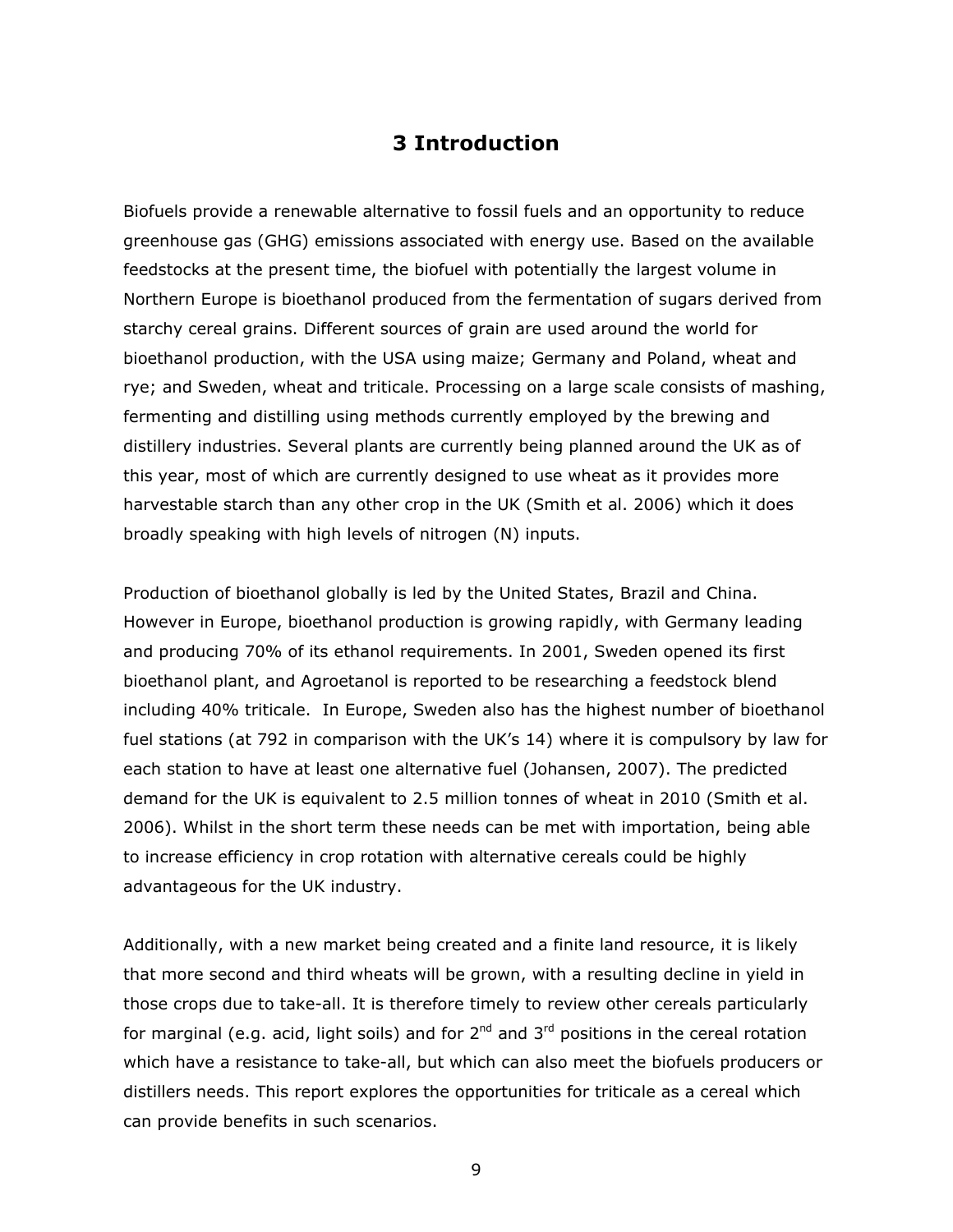#### **3.1 History of triticale**

Triticale is a hybrid of rye and wheat, and can be present both in octaploid forms (AABBDDRR) and hexaploid types (AABBRR). In general it is thought that the hexaploid forms (mainly durum wheat x rye) appear to be more useful (Gill & Vear, 1980). At the time of writing this report, it is not clear what the ploidy levels of current commercial varieties are, although this would be straightforward to check if necessary. Hybrids between wheat and rye were first reported in 1875 but triticale varieties were only released commercially in 1969. During the 1970's breeders began to improve and release the early types, and by the early 1980s, various groups in the UK had begun to trial triticale (Naylor, 1987a, b; Aquilina, 1987). One of the main advantages of triticale is that it has much better take-all resistance than wheat (Hollins *et al*., 1986) halfway between that of wheat (susceptible) and rye (resistant).

With the yield potential of wheat in  $2^{nd}/3^{rd}$  cereal positions or on light land, and the hardiness of rye, triticale has been widely cultivated around the world, being successfully grown almost anywhere its parent species are grown (Varughese *et al*., 1997). In 2005, 13.5 million tonnes were harvested globally (FAO). However since the 1980's in the UK, more rapid yield improvements in wheat mean that triticale has generally been outclassed. Therefore the early interest in triticale has not been maintained. The reliance on RL yield data (in predominantly  $1<sup>st</sup>$  cereal positions for wheat) and lower gross margins reported for triticale by Nix (2007) means that triticale is currently seen as being of little value in UK agriculture, and excepting the data of Overthrow and Carver (2003) much of the reported trial data is 25 years out of date. Its advantages are discussed further below.

#### **3.2 Agronomic advantages of triticale**

#### **Position in rotation**

Triticale shows many agronomic advantages including tolerance of acid soils, light soils and dry conditions. ADAS trials in the 1980's demonstrated that triticale varieties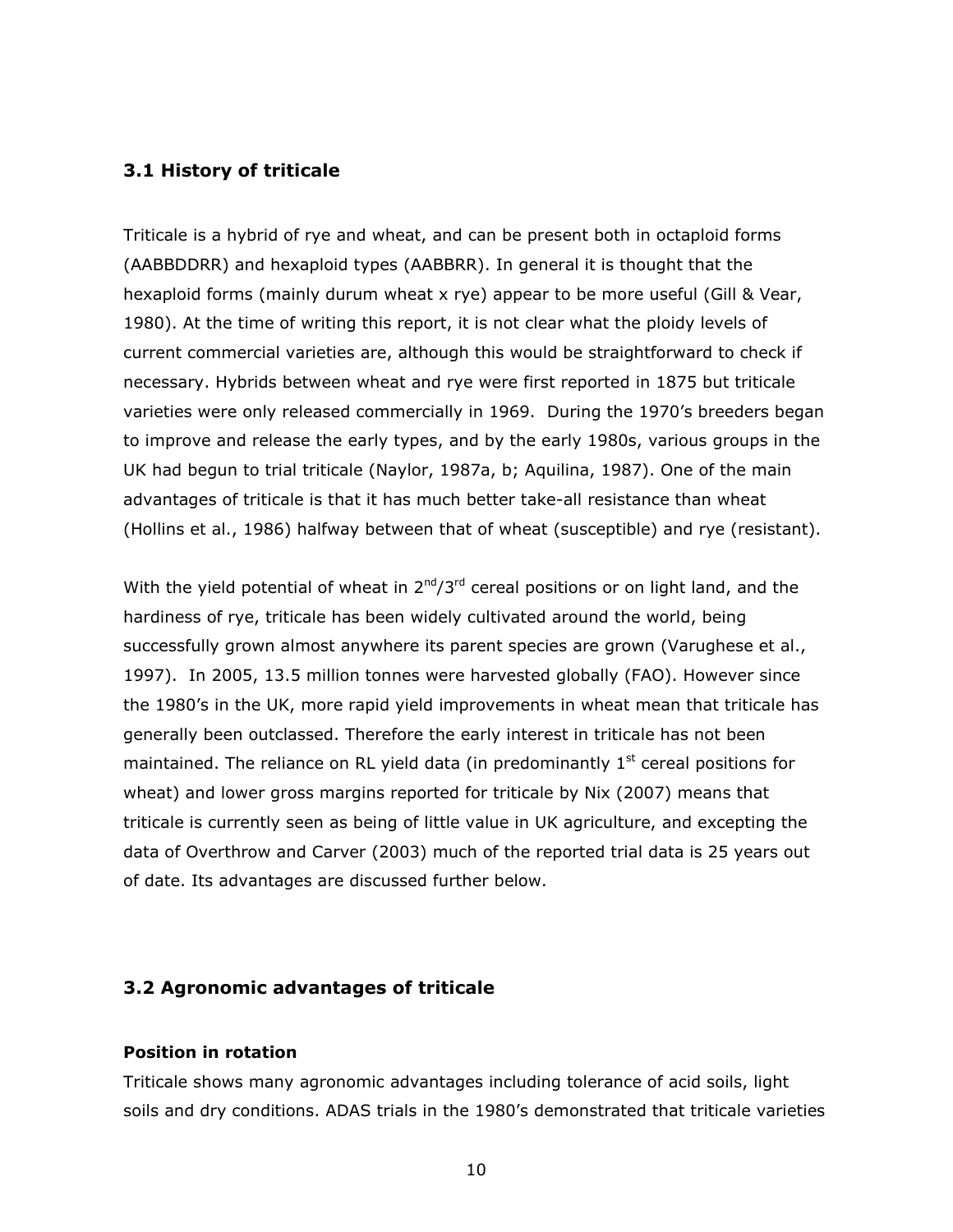could out-yield wheat in the UK in the second cereal position by 1.88 t/ha on a light organic soil (Cleal, 1993) although this was using the older varieties Galahad (wheat) and Cumulus, Lasko and Purdy (triticale). The yield of Galahad in these trials was 53% of the reported RL yield at the time, whereas the average yield of the triticale varieties was 99% of the RL control yields for triticale on light soils (NIAB, 1986). Earlier ADAS data on the same light soil (Anon, 1984) indicated that take–all affected 56% of triticale plants and 7% of the roots, whereas it affected 90% of wheat plants and 30% of roots (variety Avalon) in a  $2<sup>nd</sup>$  cereal position.

More recent UK research has also shown that triticale can be a better option than wheat on marginal land or as a  $2^{nd}$  or  $3^{rd}$  position cereal yielding as much as 8 t/ha in plot yields (Overthrow and Carver, 2003).

#### *3.2.1 Nitrogen nutrition*

When considering grain for alcohol production, nitrogen fertiliser inputs are important because of their effect on grain protein, increasing it and thereby reducing starch content and alcohol yield. Early reports suggested that grain protein content in triticale was higher than that in wheat (Gill and Vear, 1980) but this may be partly due to the relatively lower yields of early triticale releases compared to wheat (proteins being effectively diluted in high yielding wheats).

This observation was apparently confirmed in Scotland by Naylor (1987b) who compared Longbow (wheat) and Lasko (triticale) over a range of N rates from 0 to 180 kgN/ha. He found the triticale to have a grain protein content 2.8% higher than wheat at the highest N rate applied. However, from a current perspective, these data are unsatisfactory because the wheat may have been under fertilised (the highest grain protein for wheat in that trial was only 7.2%), while the highest N rate applied to the triticale would be above the recommended optimum. To further underline the lack of sound data around N responses of triticale, in 1983 a series of N response trials were carried out at seven ADAS sites using triticale line WTCB 134 with and without growth regulator (Anon, 1984), but unfortunately grain protein data from these trials was not published.

Overthrow and Carver (2003) showed very small differences in grain protein contents between rye and wheat in the  $2<sup>nd</sup>/3<sup>rd</sup>$  cereal position (wheat 0.8% lower than triticale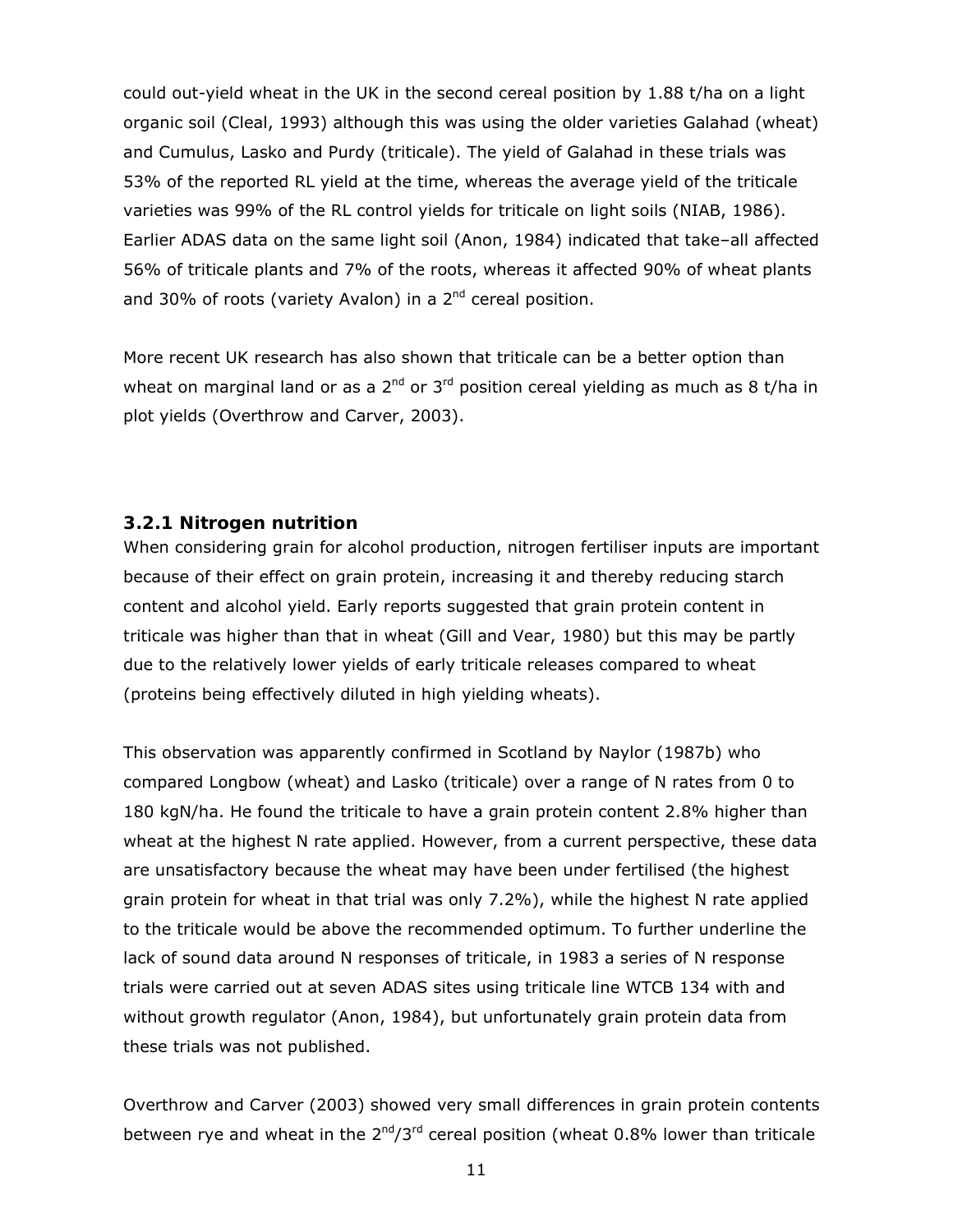at Cirencester and 0.18% higher at the Caythorpe site). The N applied in these trials was not reported: If it is assumed that both cereals received a uniform rate, then effectively the wheat may have been under fertilised (average grain protein for wheat was only 10.79% in these trials). In reality a second wheat grower may increase the fertiliser N applied to account for the lower N uptake anticipated through poorer rooting. It is concluded that there do not appear to be any data on comparable N responses for modern wheat and triticale varieties, grown side by side. Triticale already has a lower N requirement as stated in the fertiliser recommendations (RB209; Anon, 2000) where the maximum application allowed is stated at 130 kgN/ha. This low input compared to wheat (typically 220 kgN/ha at N index 1 on a similar soil type) not only reduces the economic cost of production but presents an opportunity to reduce greenhouse gas emissions (Kindred *et al*. 2007a). Minimising the GHG emissions associated with crop production will be critical to achieving sustainable biofuel production. This will be of increased importance if there is a rigorous accreditation scheme in place, or there are financial rewards for growers producing grain for alcohol with an associated reduction in GHG emissions (Sylvester-Bradley & Kindred, 2008).

#### **3.3 Alcohol yield and processing benefits of triticale**

Above and beyond the agronomic benefits and potentially lower grain protein contents, triticale is perceived to have grain quality advantages that make it beneficial for fuel alcohol production, namely higher auto-amylolytic activity than other cereals (including wheat and rye). Thus triticale has been reported as being used without the addition of enzymes, reducing the consumption of enzyme preparations by up to 50% (Kučerová, 2007).

Earlier research has been somewhat conflicting with published data from Rosenberger (2005) finding that triticale gave less alcohol per unit of starch than both wheat and rye. In contrast, higher alcohol yields were recorded from triticale compared to wheat by Fleischer and Senn (2005) and Aufhammer *et al*. (1994). It is highly likely that these contradictory results are partly due to differences in protein content not being taken into account. Therefore there is a need to assess triticale on a 'like for like'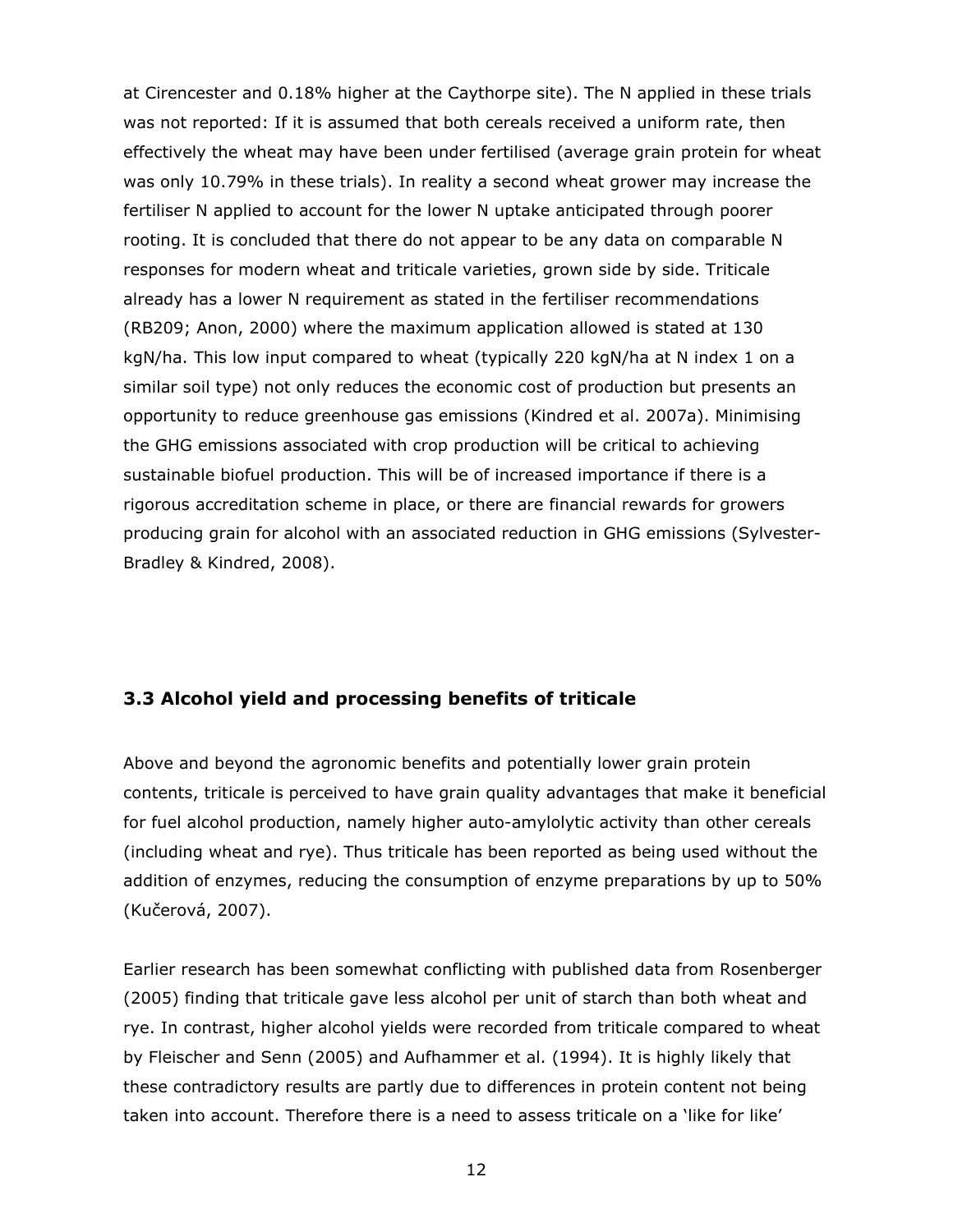basis, taking into account recent knowledge of grain size, shape and protein content from wheat (Kindred *et al*. 2007b).

#### **3.4 Viscosity of triticale**

Rye contains higher concentrations of arabinoxylans (or 'pentosans') than wheat which contribute to higher viscosity when rye is mashed. Historically triticale varieties with a higher complement of rye chromosomes were expected to give high viscosities compared to bread wheat. This is analogous to the way some 1B1R wheats tend to have higher viscosities (Weightman *et al*., 2001) both for distilling and in an animal feed context due partly to their higher arabinoxylan content (Dhaliwal and MacRitchie, 1990). However, some modern triticale varieties can give low viscosities similar to that of the traditional soft wheats. It is important therefore, to determine the residue viscosities of the modern triticale varieties to assess their suitability for the production of alcohol.

Since none of the wheat varieties which have currently received a distilling recommendation on the RL possess the 1B1R translocation, the problem of viscosity is important from a biofuels perspective. However it should be noted that in a biofuels plant, there is an option to use enzymes to control viscosity (both for triticale and wheat) which is not available to whisky producers. Therefore while there is a cost of additional enzymes, the technical hurdles to deal with viscosity in a biofuels plant are not great. Clearly further information is needed to quantify viscosity of modern triticale varieties and comment on their importance relative to wheat.

#### **3.6 Feeding value of DDGS from triticale**

Another potential benefit of triticale is its nutritional value in terms of the amino acid (AA) composition of the distillers dried grains and solubles (DDGS) as a feed for monogastric animals. A number of others have reported that triticale has a higher lysine content than wheat (Lásztity, 1984; Oelke *et al*., 1989). Based on typical AA concentrations of wheat and triticale grain (Lásztity, 1984) and protein contents of 10.5 and 11.5 % for triticale and wheat respectively, and assuming that the protein content of DDGS is increased 3.5X above that in the grain (Cottrill *et al*., 2007), the estimated AA composition of the DDGS is shown in Table 1.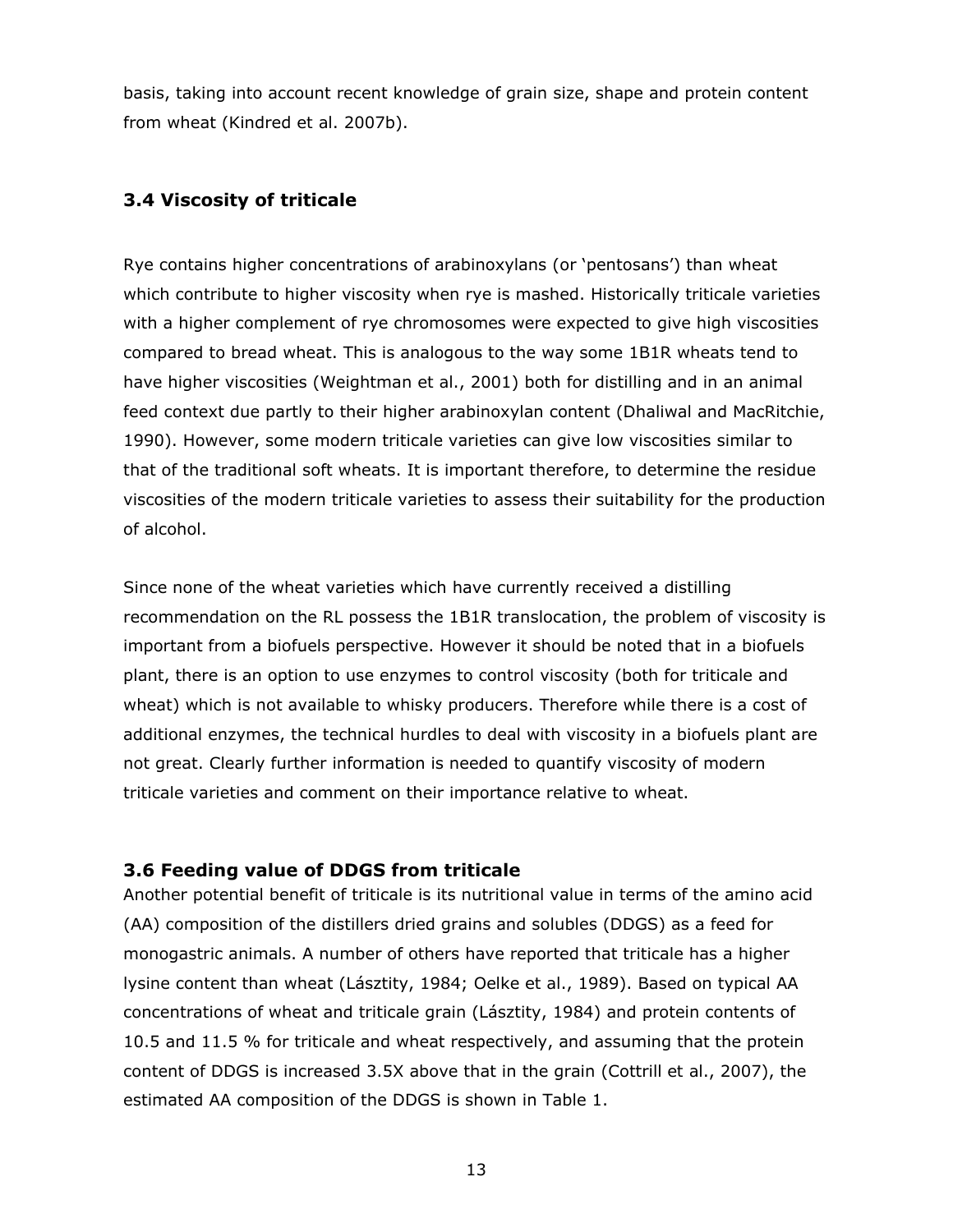|               | <b>Composition</b>                         |            |                                |                                    |                           |
|---------------|--------------------------------------------|------------|--------------------------------|------------------------------------|---------------------------|
| Amino acid    | <b>Protein basis</b><br>$(g/100g$ protein) |            |                                | <b>DDGS basis</b><br>(g/100g DDGS) |                           |
|               | Triticale $^1$                             | Wheat $^1$ | <b>Triticale</b><br>estimated) | Wheat<br>(estimated)               | Wheat<br>$\mathbf{Ref}^2$ |
| Lysine        | 2.80                                       | 2.10       | 1.03                           | 0.85                               | 0.7                       |
| Histidine     | 2.34                                       | 2.31       | 0.86                           | 0.93                               | 0.7                       |
| Arginine      | 4.77                                       | 3.67       | 1.75                           | 1.48                               | 1.4                       |
| Aspartic acid | 5.67                                       | 3.43       | 2.08                           | 1.38                               | 1.6                       |
| Threonine     | 3.05                                       | 2.51       | 1.12                           | 1.01                               | 1.0                       |
| Serine        | 4.37                                       | 4.07       | 1.61                           | 1.64                               | 1.5                       |
| Glutamic acid | 32.91                                      | 40.53      | 12.09                          | 16.31                              | 8.2                       |
| Proline       | 14.18                                      | 12.54      | 5.21                           | 5.05                               | nd                        |
| Glycine       | 3.87                                       | 3.60       | 1.42                           | 1.45                               | 1.3                       |
| Alanine       | 3.55                                       | 2.88       | 1.30                           | 1.16                               | 1.2                       |
| Cystine       | 3.22                                       | 2.49       | 1.18                           | 1.00                               | 0.6                       |
| Valine        | 4.93                                       | 4.34       | 1.81                           | 1.75                               | 1.4                       |
| Methionine    | 2.25                                       | 1.70       | 0.83                           | 0.68                               | 0.5                       |
| Isoleucine    | 4.37                                       | 3.94       | 1.61                           | 1.59                               | 1.1                       |
| Leucine       | 7.55                                       | 7.11       | 2.77                           | 2.86                               | 2.1                       |
| Tyrosine      | 2.81                                       | 2.48       | 1.03                           | 1.00                               | 0.9                       |
| Phenylalanine | 4.98                                       | 6.09       | 1.83                           | 2.45                               | 1.4                       |
| Tryptophan    | nd                                         | Nd         |                                |                                    | 0.4                       |

**Table 1. Amino acid composition of triticale and wheat, and their respective forms of DDGS assuming concentration of protein by 3.5X during distilling** 

<sup>1</sup>, Data from Lásztity (1984)

 $2$ , French data from Vilarino (2006)

No actual data were found on the AA composition of triticale DDGS and these estimates must be treated with some reservations: There is considerable variation in individual AA composition between different sources of wheat DDGS (Cottrill et al. 2007), which will partly be due to variation in the starting feedstock, but also due to losses of certain AA, particularly lysine during processing. The yeast will also contribute some AA, not accounted for here.

#### **3.6 Aim of the project**

The aim of this project was to study the alcohol yields and viscosities of a range of triticale varieties using the method currently used to score distilling wheats for the Recommended List. It was not possible within the resources available to study in detail factors such as N nutrition or place in the rotation on grain characteristics. However, samples were supplied from two contrasting sites which did differ in level of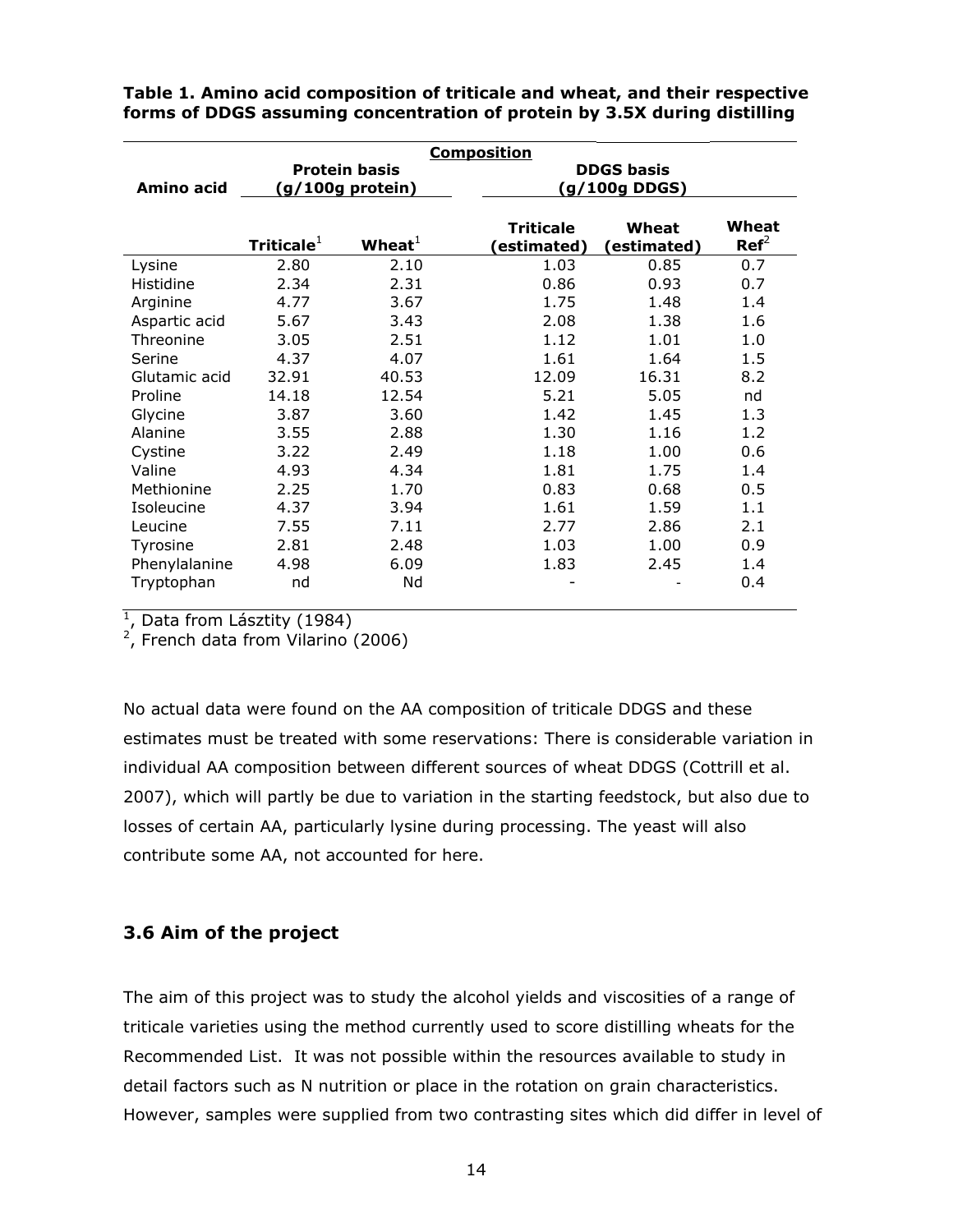N nutrition, which meant a wider range of variation (environmental as well as genotypic) was incorporated. Comparisons were made with two samples of Istabraq (wheat) contrasting in grain protein levels, as Istabraq is currently recommended for distilling on the RL. Finally, based on typical yields and grain protein contents for the two cereal types, the relative greenhouse gas emissions per tonne of bioethanol produced were modelled using the HGCA Biofuels calculator.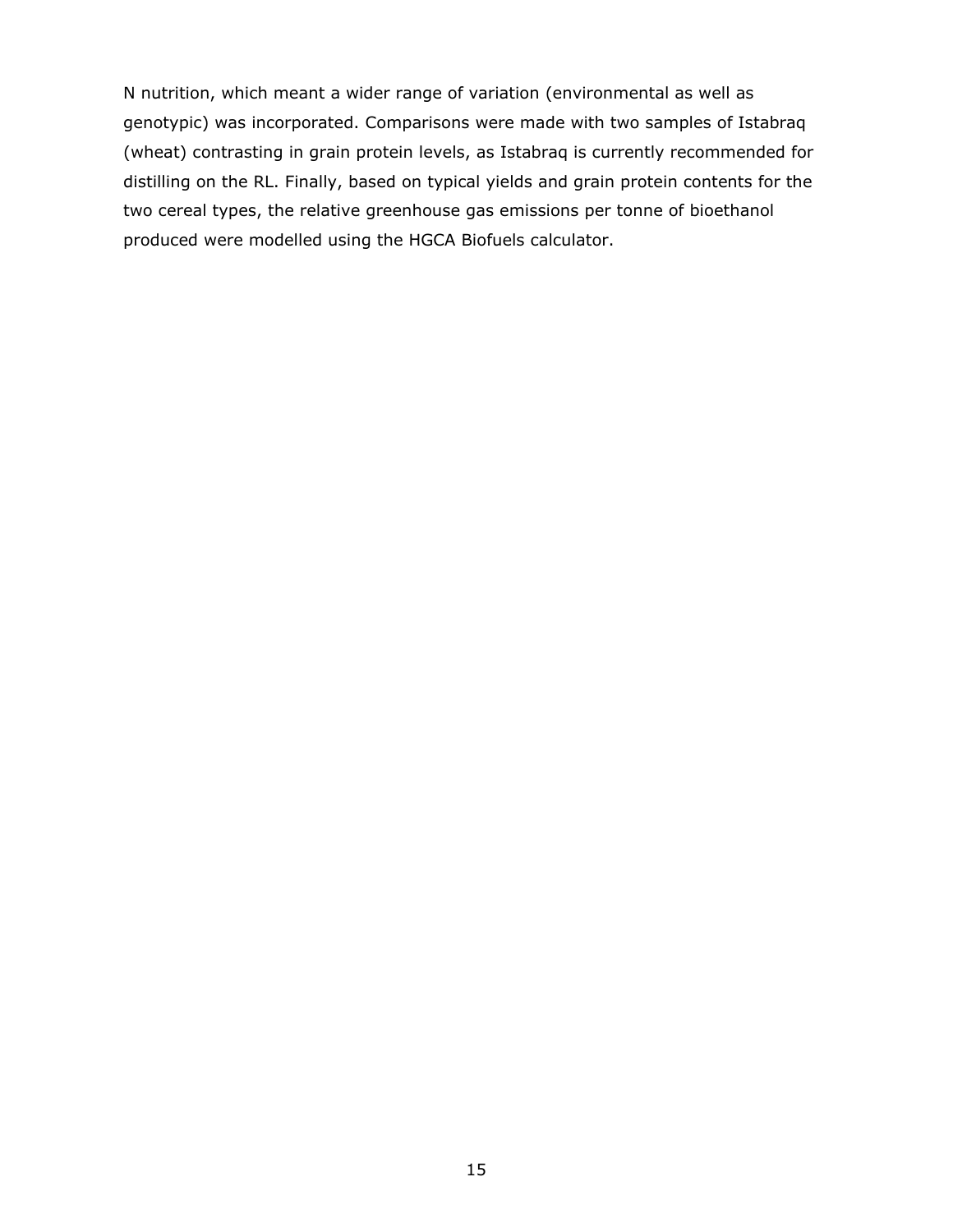## **4 Materials and Methods**

#### **4.1 Samples**

Twenty triticale samples were supplied by Senova UK Ltd representing 13 varieties from two Recommended List trials sites harvested in 2007 (Table 2; trials managed by NIAB and Saaten Union (SU)). Trial samples supplied to ADAS were unreplicated. Pedigrees of the triticale varieties where known are shown in Table 3.

A higher rate of applied N was used at the SU site (190 kgN/ha), compared to the NIAB site (128 kgN/ha). Grain yields were supplied by site managers. Samples TRIT-4, 7, 10, 13, and 14 contained some ergot sclerotia but in all cases this was less that 1 ergot per kg of grain where found. Samples 1 and 11 showed evidence of sprouted grain. In addition, two samples of Istabraq winter wheat were analysed, in order to compare the triticale samples with a 'good' distilling wheat.

|                   |                | <b>Site</b>    |                                   |
|-------------------|----------------|----------------|-----------------------------------|
| <b>Sample ID</b>  | <b>Variety</b> | code           | <b>Full description</b>           |
| Saaten Union site |                |                |                                   |
| TRIT-1            | Puerto         | 1              | Puerto Saaten-Union 215-10A       |
| TRIT-2            | Taurus         | $\mathbf{1}$   | Taurus Saaten-Union 215-13A       |
| TRIT-3            | SW Valentino   | $1 \quad$      | SW Valentino Saaten-Union 215-11A |
| TRIT-4            | Grenado        |                | 1 Grenado Saaten-Union 215-9B     |
| TRIT-5            | SW Fargo       | $\mathbf{1}$   | SW Fargo Saaten-Union 215-12A     |
| TRIT-6            | Ego            | $\mathbf{1}$   | Ego Saaten-Union 215-7A           |
| TRIT-7            | Fidelio        | $\mathbf{1}$   | Fidelio Saaten-Union 215-8A       |
| TRIT-8            | Benetto        | $\mathbf{1}$   | Benetto Saaten-Union 215-6A       |
| NIAB site         |                |                |                                   |
| TRIT-9            | Fidelio        | $\mathcal{P}$  | Fidelio NIAB                      |
| <b>TRIT-10</b>    | Grenado        | $\mathcal{P}$  | Grenado NIAB                      |
| <b>TRIT-11</b>    | Puerto         | $\mathcal{P}$  | Puerto NIAB                       |
| <b>TRIT-12</b>    | Ego            | $\mathbf{2}$   | Ego NIAB                          |
| <b>TRIT-13</b>    | SW Fargo       |                | 2 SW Fargo NIAB                   |
| <b>TRIT-14</b>    | Trigold        | $\overline{2}$ | Trigold NIAB (LP5699)             |
| <b>TRIT-15</b>    | Trimester      | $\mathcal{P}$  | Trimester NIAB                    |
| <b>TRIT-16</b>    | <b>Borwo</b>   |                | 2 Borwo NIAB (BOH 504)            |
| <b>TRIT-17</b>    | SW Valentino   | $\mathcal{P}$  | SW Valentino NIAB                 |
| <b>TRIT-18</b>    | Gringo         | 2              | Gringo NIAB (DED 650/1)           |
| <b>TRIT-19</b>    | Benetto        | $\mathcal{P}$  | Benetto NIAB                      |
| TRIT-20           | Kasyno         | $\mathbf{2}$   | Kasyno NIAB (DED 187/00)          |
| WHEAT-1           | Istabraq       |                | High protein samples from wheat N |
|                   |                |                | response experiment*              |
| WHEAT-2           | Istabraq       |                | Low protein sample sourced as     |
|                   |                |                | above*                            |

#### **Table 2. Varieties and sites in 2007 used to supply triticale samples**

\* HGCA project no RD-2004-3084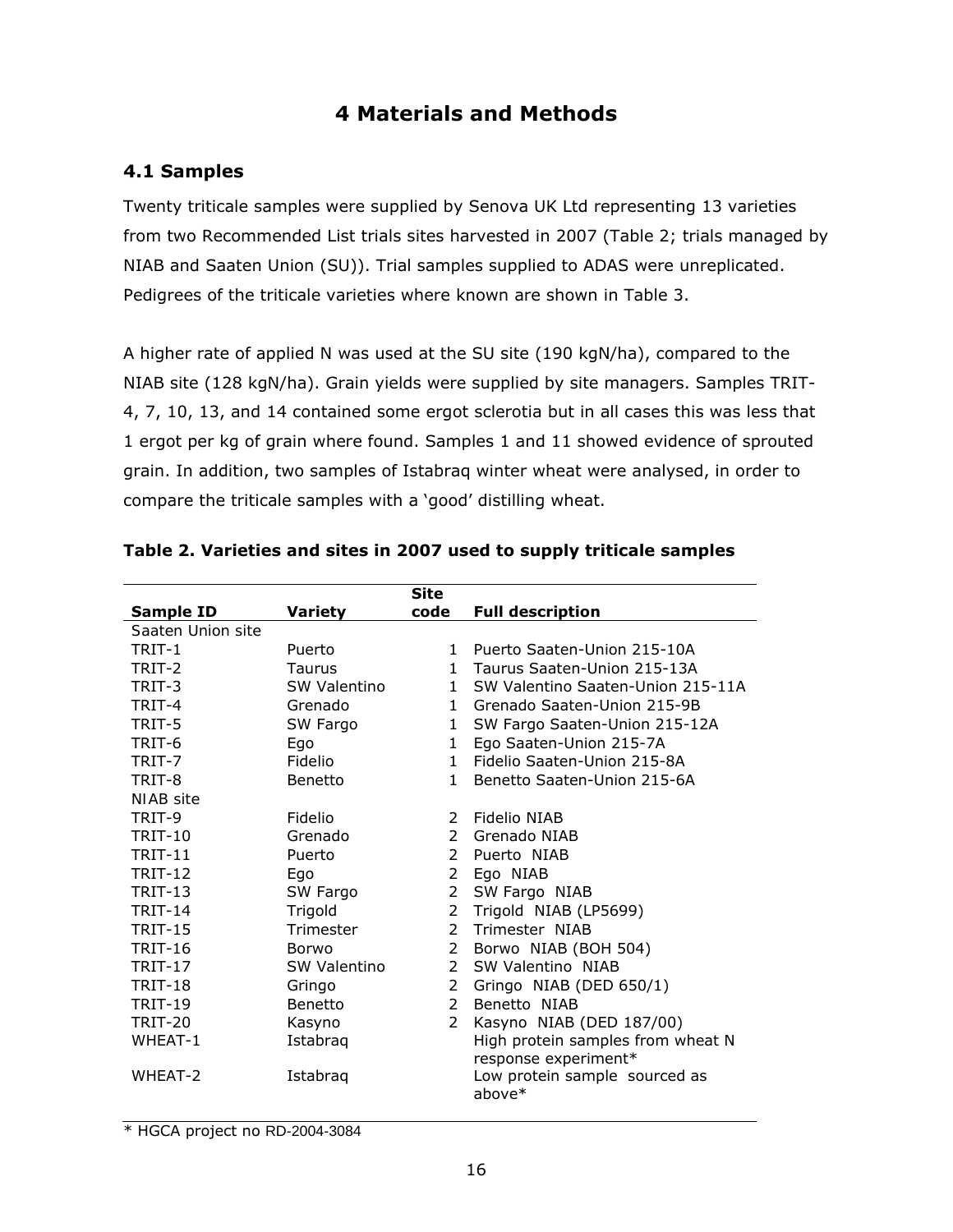| <b>Variety</b> | Pedigree (where known)                                          |
|----------------|-----------------------------------------------------------------|
| Puerto         | Fidelio x Ego                                                   |
| Taurus         | Salva x CHD 777/81                                              |
| SW Valentino   | Holme /Kustro//IA-Beagle/3/247-320/Beagle                       |
| Grenado        | (LA85/90 x Presto) x Chrono                                     |
| SW Fargo       | Fidelio x (Ego x Fidelio)                                       |
| Ego            | Alamo x (Dagro x Bezostaja)                                     |
| Fidelio        | [(Lanca wheat x rye L506/79) x L 627/80 trit ] x CT 776/81 trit |
| Benetto        | (CT932.89 x CHD510.86) x Moreno                                 |
| Trigold        | LP 10009.93 x LP 9875.4.94                                      |
| Trimester      | (Trimaran x MT16482-1) x Binova                                 |
| Borwo          | MAH 15841-13 x LAD 794                                          |
| Gringo         | (DTK 574/94 x DAD 275/94) x Woltario                            |
| Kasyno         | Information not available                                       |
|                |                                                                 |

#### **Table 3. Pedigrees of triticale varieties studied**

#### **4.2 Analytical methods**

#### **Proximate analysis**

Protein was estimated as Nx5.7, following determination of grain N content by Dumas combustion. Starch was determined by the Ewers polarimetric method as described by Kindred *et al*. (2007b).

#### **Grain size and texture**

Mean grain weight (mg), width (mm) and hardness index were measured using the Single Kernel Characterisation System (SKCS). Thousand grain weight was then estimated as 1000 x mean grain weight.

#### **Alcohol yield determination**

Triticale grain was milled using a Glen Creston hammer mill fitted with a 2 mm screen, and the moisture content of the flour determined on a subsample by drying overnight at 100 °C. Alcohol yield and viscosity were determined in duplicate using an ADAS method adapted from that of the Scotch Whisky Research Institute (SWRI; Agu *et al*., 2006) as follows: Wholemeal flour (15 g fresh weight basis) was placed in a stainless steel beaker with 40.5 mL of water and 250 ųL of a thermostable alpha-amylase (added in excess) to rapidly break down starch to oligosaccharides (Termamyl 120L, Novozyme). The slurry was then heated in a waterbath to 85  $\degree$ C with frequent stirring, before being autoclaved at 126 °C for 11 min. The sample was returned to the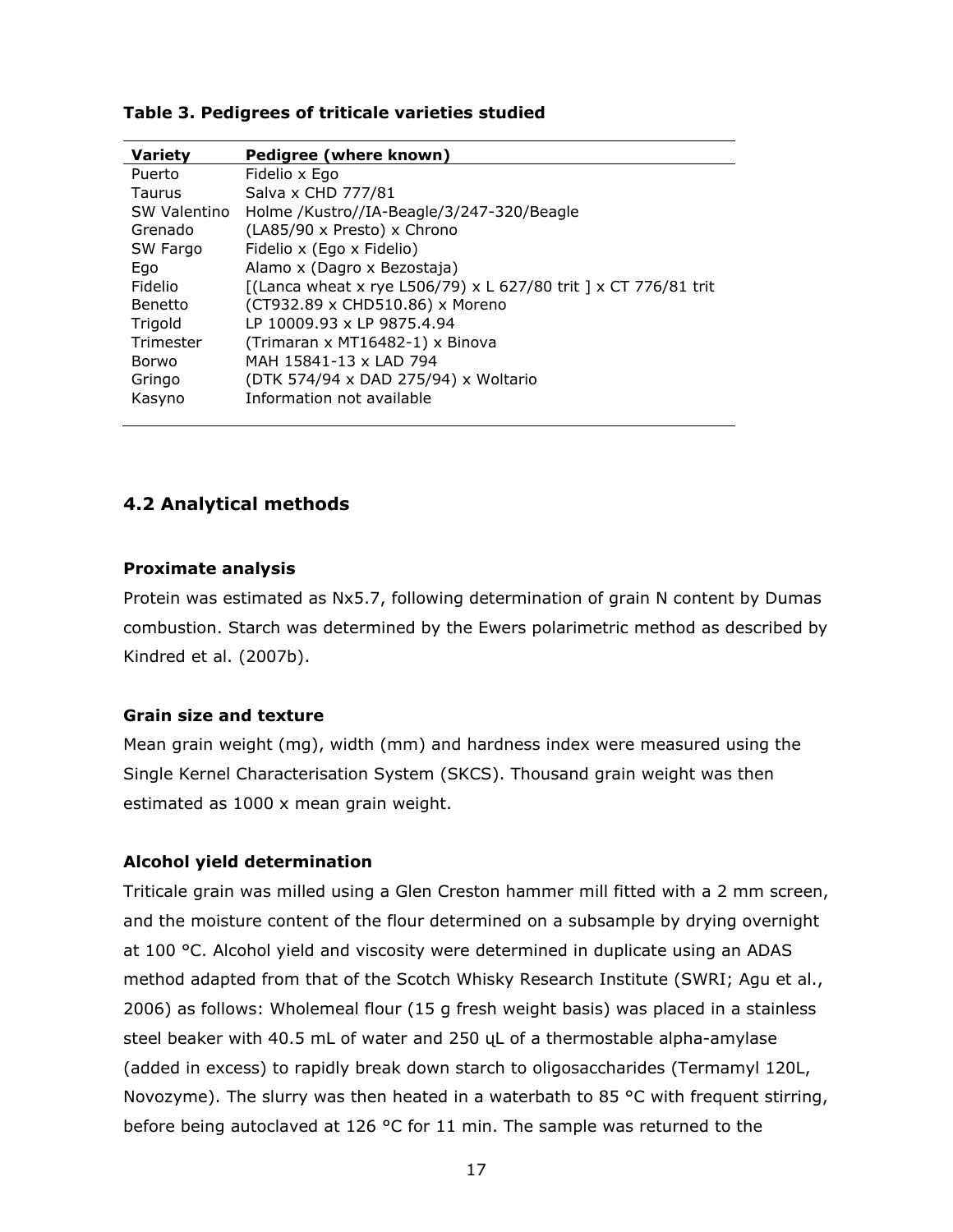waterbath and further 250 ųl of the amylase was added when the slurry returned to 85 °C, to minimise retrogradation. The cooked slurry was then reduced in temperature and mashed at 65°C for an hour with inclusion of barley malt that contains a relatively high α and β amylase content and also supplies modified starch and free amino nitrogen to the yeast (20% malt to 80% wheat on a dry weight basis). The slurry was pitched with distillers yeast  $(0.4\%$  w/w) and fermented at 30 $\degree$ C for 68 hours before being distilled and the distillate measured for alcohol content using an Anton Paar density meter. The residue after distillation was adjusted to 125 mL with water before being centrifuged and the supernatant filtered twice through GF/A filter papers. Viscosity of the supernatant was determined at 20  $^{\circ}$ C using a U-tube viscometer (PSL-BS/U B, Poulten Selfe & Lee, Essex, UK).

## **4.3 Assessment of greenhouse gas emissions associated with various production scenarios**

The impact of various scenarios on the net benefits of bioethanol production from triticale compared to wheat was assessed using the HGCA Biofuels calculator ( $v1.1 g$ , accessed 23/6/08). The 'wheat to bioethanol' option was used whereby triticale was simply treated as wheat, with the exception that in the processing function, triticale and wheat were assumed to have alcohol yields of 376 and 369 L/t @85% DM (442 and 434 L/t at 100% DM; see note 1) respectively when fertilised at their economic optima.

Changes were then made to inputs of N fertilizer (kg/ha) and to farm grain yield (t/ha @85%DM; see note 2) for each cereal in the different agronomic scenarios (Annexes B-D). Otherwise all other inputs remained the same as shown in Annex A.

The Biofuels calculator estimates the total  $CO<sub>2</sub>$  equivalent ( $CO<sub>2</sub>$ eq.) associated with each tonne of bioethanol produced using the various agronomic and processing scenarios, and then compares this to the  $CO<sub>2</sub>$ eq. emitted from using the same amount of energy from petrol. As an example, triticale output at 6.5 t/ha and with 130 kg  $N/ha$  inputs generates 1524 kg  $CO<sub>2</sub>eq./t$  bioethanol, and this equates to 56.6 kg  $CO<sub>2</sub>$ eq./GJ of energy produced. Petrol generates 87.4 kg  $CO<sub>2</sub>$ eq./GJ energy, therefore the production of bioethanol 'saves' 87.4 - 56.6 = 30.8 kg  $CO<sub>2</sub>$ eq./GJ compared to petrol. This equates to a reduction in emissions relative to petrol of 35% (=30.8/87.4 x 100).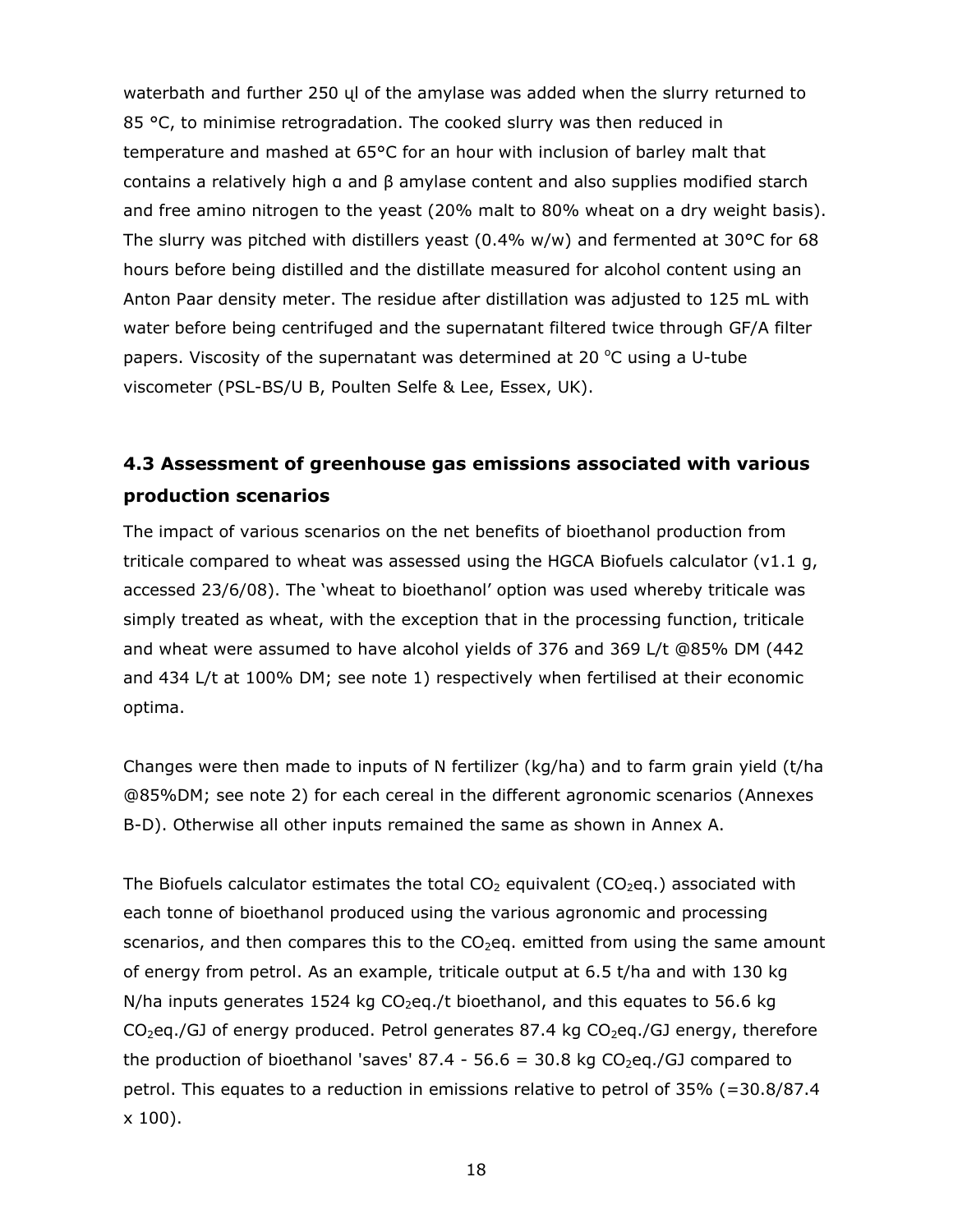#### Notes:

(1) AY was estimated from the predictive equation for wheat as follows: AY (L/t, DM basis) = -7.31 x protein +519 [from Smith *et al*., 2006].

This equation has been applied to both wheat and triticale in the modelling exercise as it is built from a much bigger dataset than was generated using the limited number of triticale samples studied in this project. Therefore it is more widely applicable to the general modelling scenarios.

(2) The inputs to the biofuels calculator have been based on farm yields which are generally lower than experimental plot yields (because of the lower yields associated with headlands and tramlines). In order to model different scenarios where data were taken from field experiments (e.g. the effects of fungicide treatment) the equivalent farm yields were estimated as follows:

Farm yield = experimental plot yield  $\times$  0.8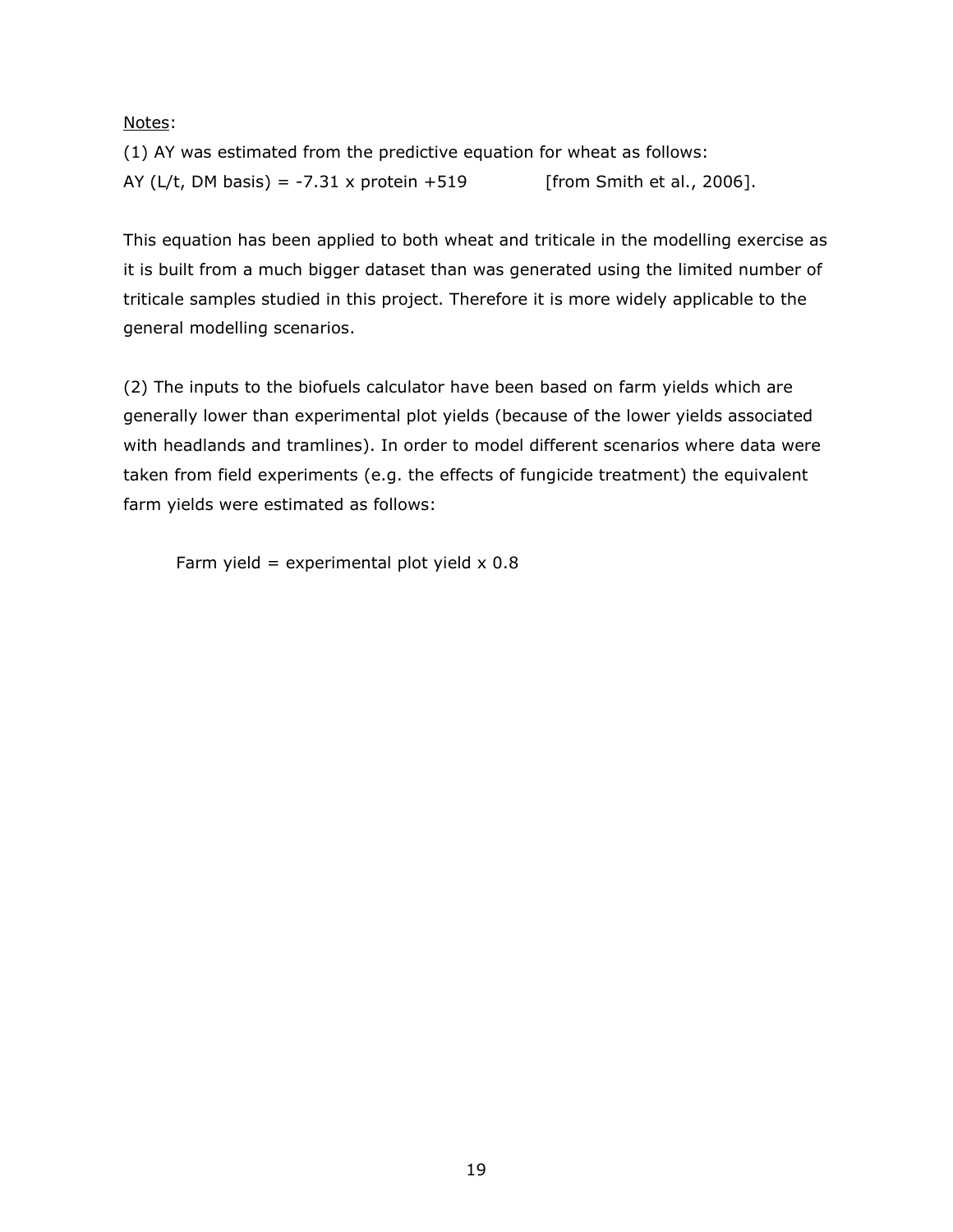## **5 Results**

As the grain samples received were unreplicated within a site, it was not possible to make statistical comparisons between varieties. Site means could be compared using a t test at p=0.05. Care should be taken in interpreting these results as not all varieties are represented at each site. Therefore statistical significance of site effects reported should be treated as indicative only.

Grain yield was significantly higher at the SU site for the common varieties (Table 4), reflecting the higher level of nutrition at that site. TGW and grain diameter were also greater at the SU site. Fidelio at the SU site had the largest grain size.

| <b>Sample ID</b>  | Variety                        | Yield (t/ha<br>@ 85% DM) | <b>TGW</b> | <b>Diameter</b><br>(mm) | <b>Hardness</b><br>(SKCS) |
|-------------------|--------------------------------|--------------------------|------------|-------------------------|---------------------------|
| Saaten Union site |                                |                          | <u>(g)</u> |                         |                           |
|                   |                                |                          |            |                         |                           |
| TRIT-1            | Puerto                         | 8.34                     | 49.0       | 3.19                    | 55.5                      |
| TRIT-2            | Taurus                         | 7.82                     | 38.4       | 2.71                    | 53.6                      |
| TRIT-3            | SW Valentino                   | 8.89                     | 41.8       | 2.76                    | 60.1                      |
| TRIT-4            | Grenado                        | 8.61                     | 41.6       | 2.65                    | 54.0                      |
| TRIT-5            | SW Fargo                       | 8.42                     | 47.4       | 3.09                    | 59.4                      |
| TRIT-6            | Ego                            | 8.46                     | 42.4       | 2.85                    | 63.6                      |
| TRIT-7            | Fidelio                        | 8.33                     | 52.7       | 3.25                    | 55.9                      |
| TRIT-8            | Benetto                        | 8.89                     | 50.6       | 3.00                    | 57.9                      |
|                   | Overall site mean:             | 8.47                     | 45.5       | 2.94                    | 57.5                      |
|                   | Common variety meant:          | 8.56                     | 46.5       | 2.97                    | 58.0                      |
|                   | Common variety SE:             | 0.091                    | 1.72       | 0.085                   | 1.24                      |
| NIAB site         |                                |                          |            |                         |                           |
| TRIT-9            | Fidelio                        | 6.56                     | 42.7       | 2.89                    | 49.6                      |
| <b>TRIT-10</b>    | Grenado                        | 8.40                     | 37.0       | 2.51                    | 39.5                      |
| <b>TRIT-11</b>    | Puerto                         | 7.63                     | 48.0       | 3.08                    | 53.4                      |
| <b>TRIT-12</b>    | Ego                            | 7.37                     | 43.2       | 2.87                    | 58.8                      |
| <b>TRIT-13</b>    | SW Fargo                       | 7.19                     | 45.0       | 2.97                    | 56.9                      |
| <b>TRIT-14</b>    | Trigold                        | 7.66                     | 35.2       | 2.60                    | 34.1                      |
| <b>TRIT-15</b>    | Trimester                      | 7.03                     | 44.6       | 2.73                    | 30.2                      |
| <b>TRIT-16</b>    | <b>Borwo</b>                   | 8.62                     | 43.6       | 2.92                    | 58.5                      |
| <b>TRIT-17</b>    | SW Valentino                   | 6.59                     | 35.8       | 2.49                    | 49.5                      |
| <b>TRIT-18</b>    | Gringo                         | 8.11                     | 42.7       | 2.78                    | 43.8                      |
| <b>TRIT-19</b>    | Benetto                        | 6.58                     | 33.8       | 2.36                    | 49.3                      |
| <b>TRIT-20</b>    | Kasyno                         | 6.41                     | 30.8       | 2.22                    | 54.8                      |
|                   | Overall site mean:             | 7.35                     | 40.2       | 2.70                    | 48.2                      |
|                   | Common variety mean:           | 7.19                     | 40.8       | 2.74                    | 51.0                      |
|                   | Common variety SE:             | 0.259                    | 2.00       | 0.106                   | 2.40                      |
|                   | Sig. of site effect for common | $\star$                  |            |                         |                           |
|                   | varieties:                     |                          | <b>NS</b>  | <b>NS</b>               | ΝS                        |

#### **Table 4. Grain yield, grain size and texture for 20 samples of triticale harvested from two RL sites in 2007**

†, Common varieties; Puerto, SW Valentino, Grenado, SW Fargo, Ego, Fidelio, Benetto.

\*, Sig at p=0.05; NS, not significant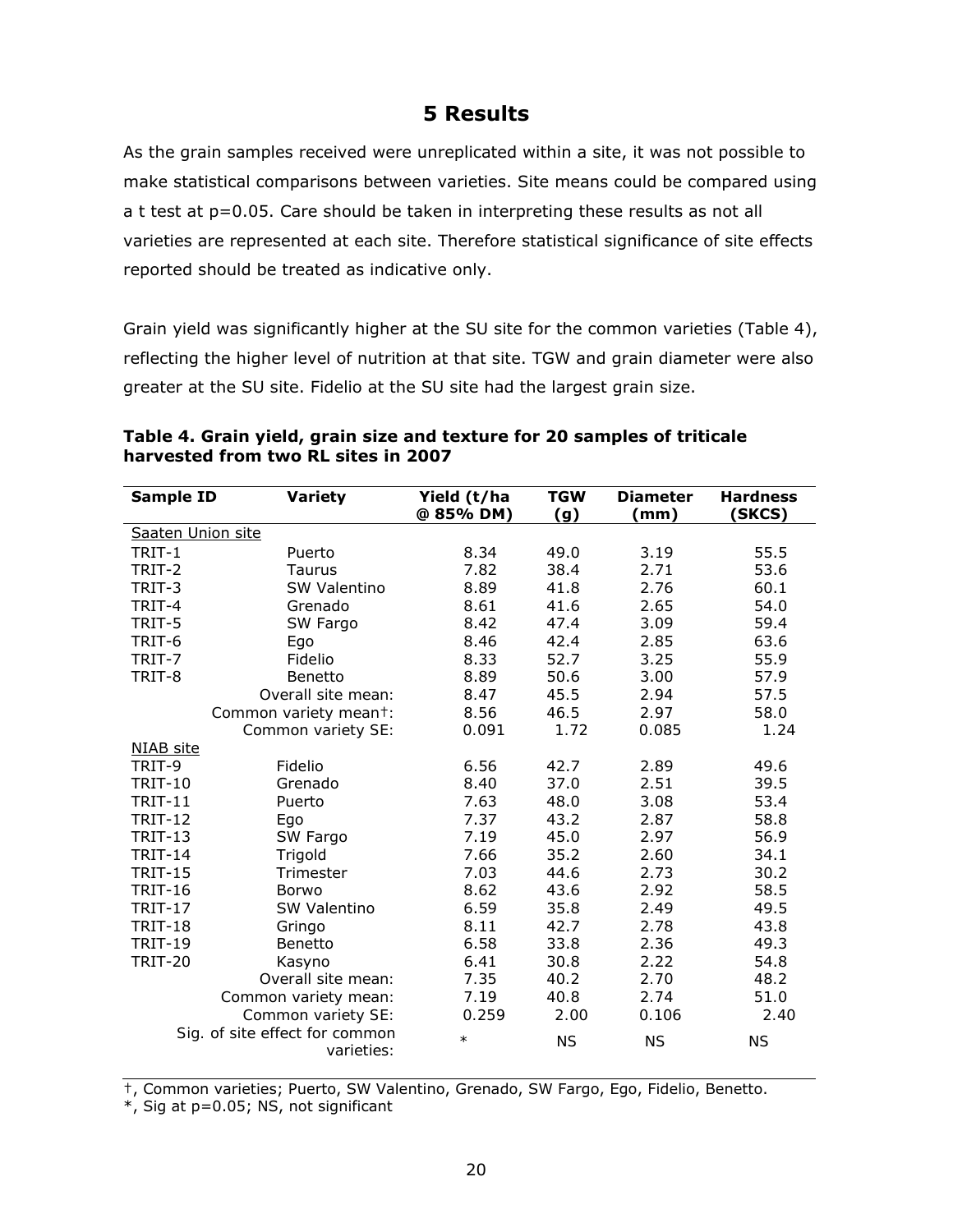Hardness was also greater at the SU site, which may reflect the significantly higher grain proteins seen at that site (Table 5). In contrast with grain protein, the starch concentrations were significantly higher at the NIAB site and this was reflected in higher alcohol yields (Table 5). For the common varieties, alcohol yield: starch ratio and residue viscosity were not significantly different between the two sites (based on a t-test at  $p=0.05$ ).

| <b>Sample</b>     | Variety                 | <b>Protein</b><br>(g/100g) | <b>Starch</b><br>(g/100g) | AY    | <b>AY:starch</b><br>(L/10kg) | <b>Viscosity</b><br>(mPa s) |
|-------------------|-------------------------|----------------------------|---------------------------|-------|------------------------------|-----------------------------|
|                   |                         |                            |                           | (L/t) |                              |                             |
|                   |                         |                            |                           |       |                              |                             |
| Saaten Union site |                         |                            |                           |       |                              |                             |
| TRIT-1            | Puerto                  | 13.64                      | 63.2                      | 404   | 6.39                         | 2.50                        |
| TRIT-2            | Taurus                  | 13.01                      | 70.0                      | 419   | 5.98                         | 2.42                        |
| TRIT-3            | <b>SW Valentino</b>     | 12.22                      | 66.9                      | 420   | 6.29                         | 2.40                        |
| TRIT-4            | Grenado                 | 13.11                      | 67.8                      | 416   | 6.14                         | 2.52                        |
| TRIT-5            | SW Fargo                | 12.42                      | 66.3                      | 433   | 6.54                         | 2.11                        |
| TRIT-6            | Ego                     | 13.08                      | 67.2                      | 444   | 6.60                         | 2.48                        |
| TRIT-7            | Fidelio                 | 13.48                      | 65.5                      | 435   | 6.64                         | 2.41                        |
| TRIT-8            | Benetto                 | 12.60                      | 66.2                      | 423   | 6.39                         | 2.46                        |
|                   | Overall site mean:      | 12.94                      | 66.6                      | 424   | 6.37                         | 2.41                        |
|                   | Common variety meant:   | 12.93                      | 66.2                      | 425   | 6.43                         | 2.41                        |
|                   | Common varieties SE:    | 0.204                      | 0.56                      | 5.0   | 0.069                        | 0.053                       |
| NIAB site         |                         |                            |                           |       |                              |                             |
| TRIT-9            | Fidelio                 | 10.67                      | 68.9                      | 450   | 6.52                         | 2.72                        |
| <b>TRIT-10</b>    | Grenado                 | 9.85                       | 70.3                      | 465   | 6.61                         | 2.46                        |
| <b>TRIT-11</b>    | Puerto                  | 10.77                      | 68.8                      | 437   | 6.35                         | 2.18                        |
| <b>TRIT-12</b>    | Ego                     | 10.69                      | 68.5                      | 437   | 6.38                         | 2.32                        |
| <b>TRIT-13</b>    | SW Fargo                | 10.77                      | 68.6                      | 458   | 6.67                         | 3.01                        |
| <b>TRIT-14</b>    | Trigold                 | 10.15                      | 68.1                      | 450   | 6.60                         | 2.23                        |
| <b>TRIT-15</b>    | Trimester               | 9.78                       | 68.1                      | 461   | 6.77                         | 2.07                        |
| <b>TRIT-16</b>    | <b>Borwo</b>            | 10.23                      | 70.3                      | 449   | 6.38                         | 2.61                        |
| <b>TRIT-17</b>    | SW Valentino            | 10.64                      | 67.3                      | 423   | 6.29                         | 2.19                        |
| <b>TRIT-18</b>    | Gringo                  | 10.77                      | 68.2                      | 443   | 6.50                         | 2.31                        |
| <b>TRIT-19</b>    | Benetto                 | 10.39                      | 67.1                      | 441   | 6.57                         | 3.23                        |
| <b>TRIT-20</b>    | Kasyno                  | 11.20                      | 68.2                      | 416   | 6.09                         | 3.53                        |
|                   | Overall site mean:      | 10.49                      | 68.5                      | 444   | 6.48                         | 2.57                        |
|                   | Common variety mean:    | 10.54                      | 68.5                      | 444   | 6.48                         | 2.59                        |
|                   | Common varieties SE:    | 0.124                      | 0.41                      | 5.3   | 0.055                        | 0.156                       |
|                   | Sig. of site effect for |                            |                           |       |                              |                             |
| common varieties: |                         | $\star$                    | $\star$                   | NS    | <b>NS</b>                    | NS                          |

#### **Table 5. Grain protein and starch concentration, alcohol yield (AY) on a 100% DM basis, and extract viscosity of 20 triticale samples harvested from two RL sites in 2007**

†, Common varieties; Puerto, SW Valentino, Grenado, SW Fargo, Ego, Fidelio, Benetto.

\*, Sig at p=0.05; NS, not significant

A plot of alcohol yield against grain protein (Figure 1) shows that there was a negative relationship between the two grain characters, and a simple linear regression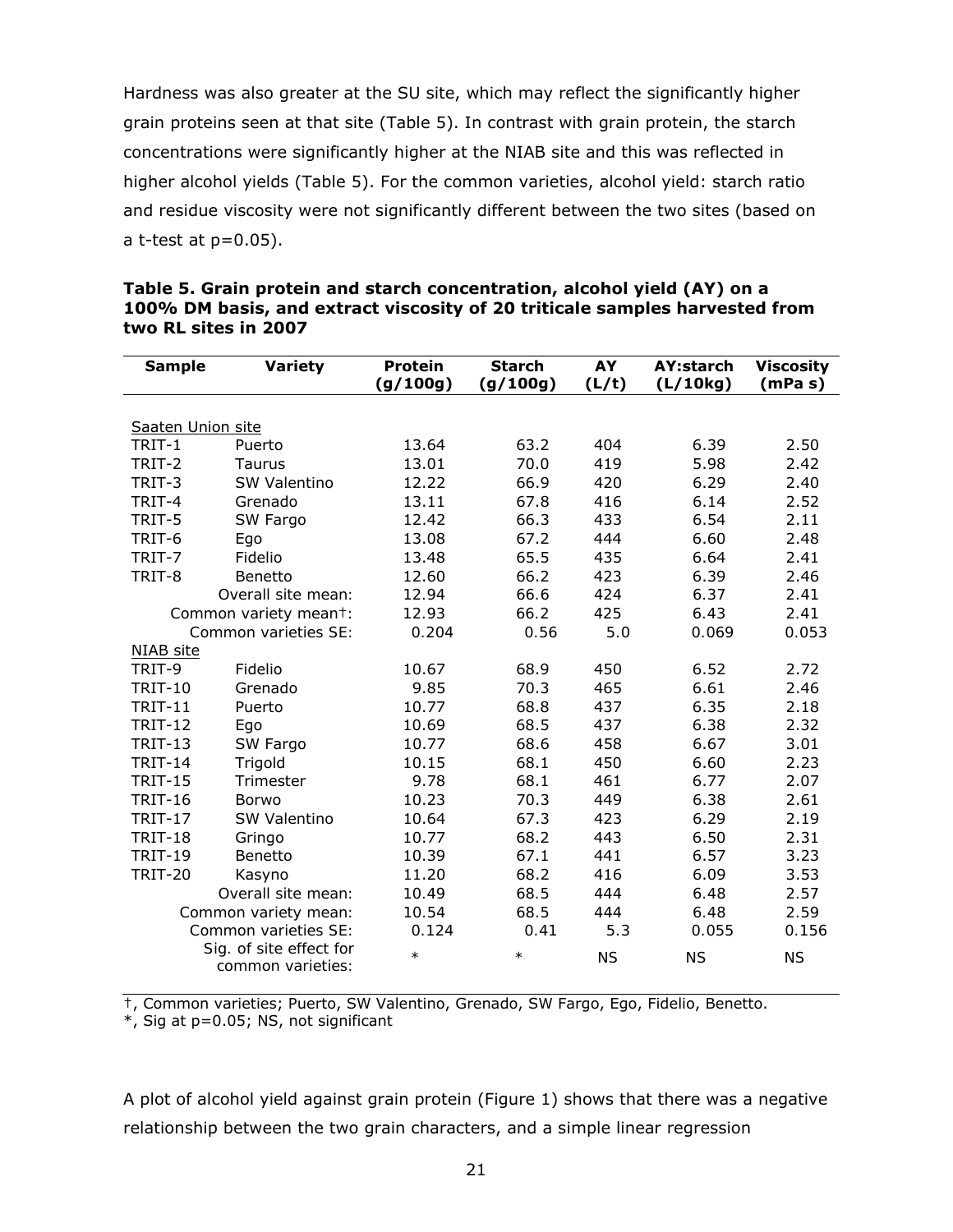indicated that variation in protein content explained 50% of the variation in alcohol yield. The two samples of Istabraq (a good distilling wheat; Table 6) fell in the middle of this relationship, indicating that on average the triticale varieties are behaving like good distilling wheats in terms of their potential alcohol yield.



**Fig 1. Relationship between alcohol yield and protein concentration for twenty samples of triticale (•) and two samples of wheat (□ , variety Istabraq)** 

The predictive equation from Fig. 1 could also be used to assess the relative performance of varieties, by comparing actual alcohol yields at a given protein content, to those predicted using the regression equation. The analysis shows that Fidelio, SW Fargo, Ego, Grenado, Trigold, Borwo and Gringo all giving more alcohol (L/t) than would be expected based on their protein contents (Table 7). In particular Fidelio and SW Fargo appeared to be the superior varieties. The relative positions of the varieties are also demonstrated visually in Figure 2.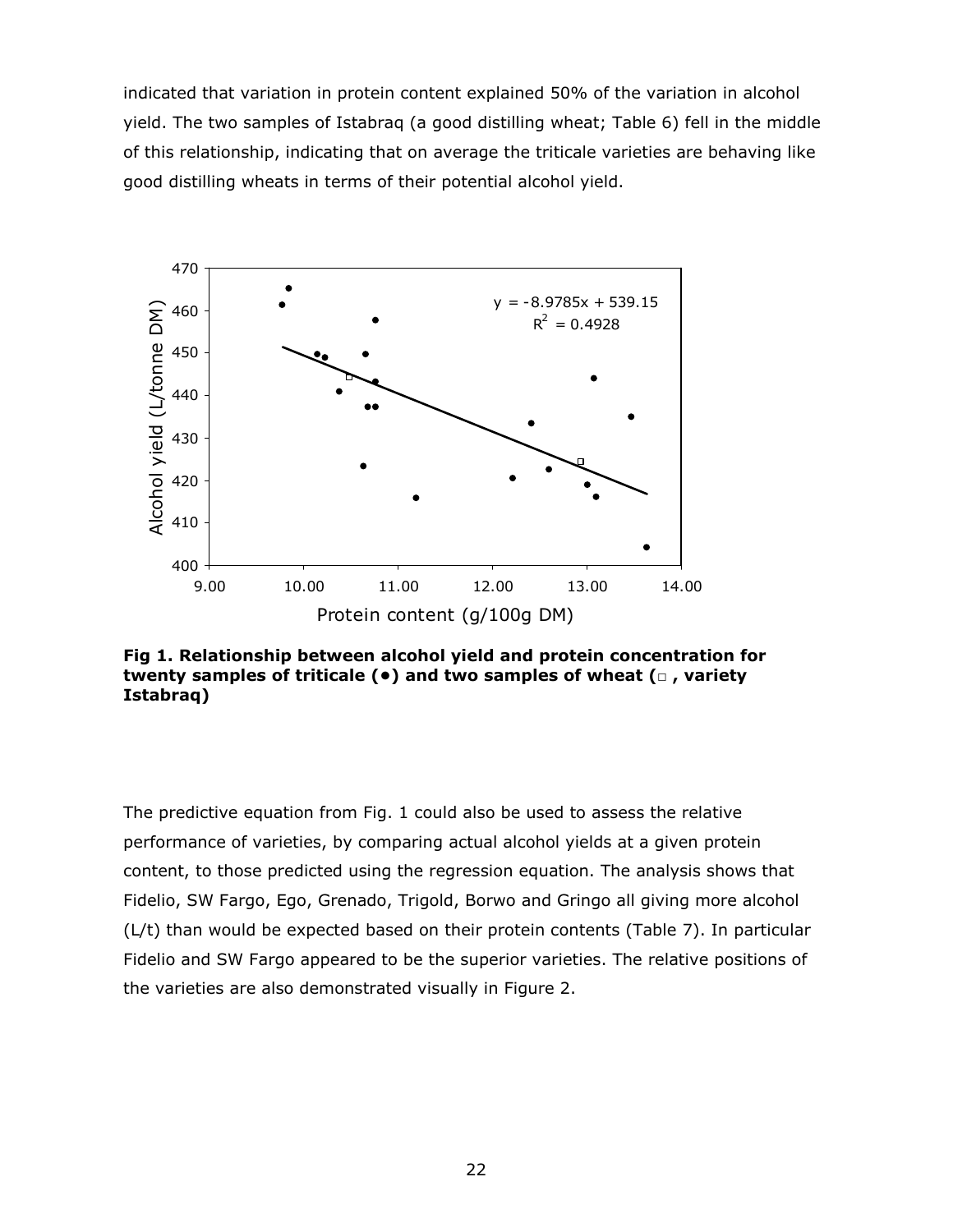**Table 6. Grain protein concentration, measured alcohol yield (AY), predicted alcohol yield (based on equation in Fig.1) and residue viscosity for two reference samples of Istabraq winter wheat of contrasting protein contents** 

| <b>Sample</b> | <b>Protein</b><br>(g/100g) | <b>Measured AY</b><br>(L/t) | <b>Predicted AY*</b><br>'L/t) | <b>Viscosity</b><br>(mPa s) |
|---------------|----------------------------|-----------------------------|-------------------------------|-----------------------------|
| Istabrag $-1$ | 10.55                      | 451                         | 444                           | 1.68                        |
| Istabrag – 2  | 12.71                      | 416                         | 425                           | 1.66                        |
| Mean:         | 11.63                      | 4.34                        | 435                           | 1.67                        |

 $*$  predicted from equation AY=-8.9785 x protein + 539 (see Fig 1)

There was also a relationship between starch and protein content (simple linear regression equation: Starch =-0.8052 x protein  $+77$ , figure not shown) but this was much poorer than the relationship between AY and protein ( $R^2 = 0.3$ ). Again, Fidelio, SW Fargo and Trimester showed higher than predicted levels of starch, which support their tendency for higher alcohol yields (Table 5). However, Benetto and Puerto also gave higher than predicted starch contents, but lower than predicted alcohol yields.

**Table 7. Deviation of measured alcohol yield and starch concentration from the predicted, for 13 varieties of triticale (based on the relationship between each trait and grain protein content)** 

| Variety             | No. of<br>observations | AY deviation *<br>(%) | <b>Starch deviation +</b><br>(%) |
|---------------------|------------------------|-----------------------|----------------------------------|
| Fidelio             | 2                      | 2.71                  | 0.11                             |
| SW Fargo            | 2                      | 2.37                  | 0.25                             |
| Trimester           | 1                      | 2.18                  | 1.02                             |
| Ego                 | 2                      | 1.96                  | 0.43                             |
| Grenado             | 2                      | 0.93                  | $-1.29$                          |
| Trigold             | 1                      | 0.33                  | 0.77                             |
| Borwo               |                        | 0.31                  | $-1.57$                          |
| Gringo              | 1                      | 0.12                  | 0.19                             |
| Taurus              | 1                      | $-0.85$               | $-3.48$                          |
| <b>Benetto</b>      | 2                      | $-0.97$               | 1.12                             |
| Puerto              | 2                      | $-2.10$               | 1.14                             |
| <b>SW Valentino</b> | 2                      | $-3.34$               | 0.75                             |
| Kasyno              | 1                      | $-5.21$               | $-0.23$                          |

 $*$ , predicted from equation AY = -8.9785 x protein + 539 (see Fig 1)

 $\dagger$ , predicted from equation Starch =-0.8052 x protein +77 (not shown)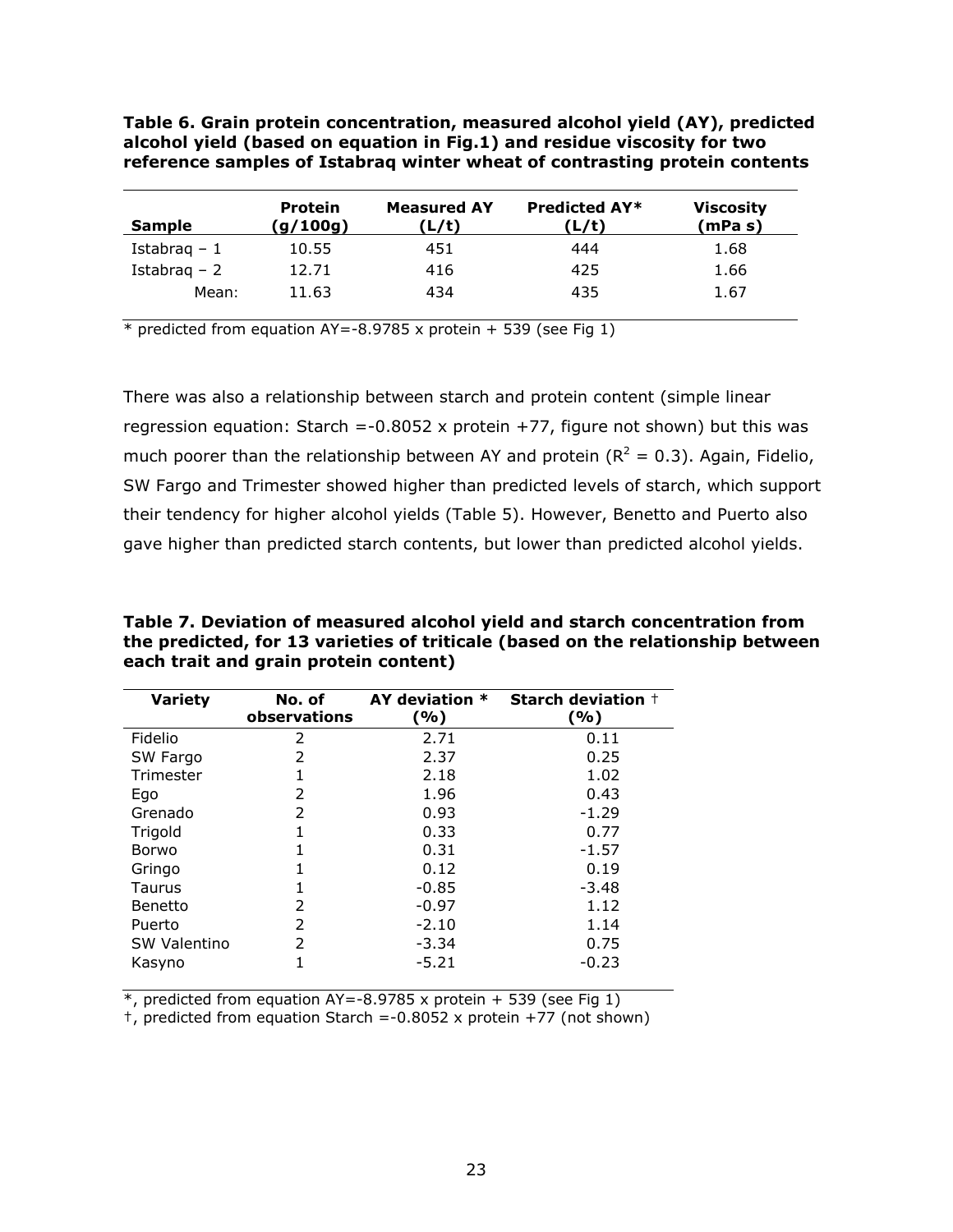

**Fig 2. Relationship between alcohol yield and protein concentration for thirteen varieties of triticale harvested in 2007.**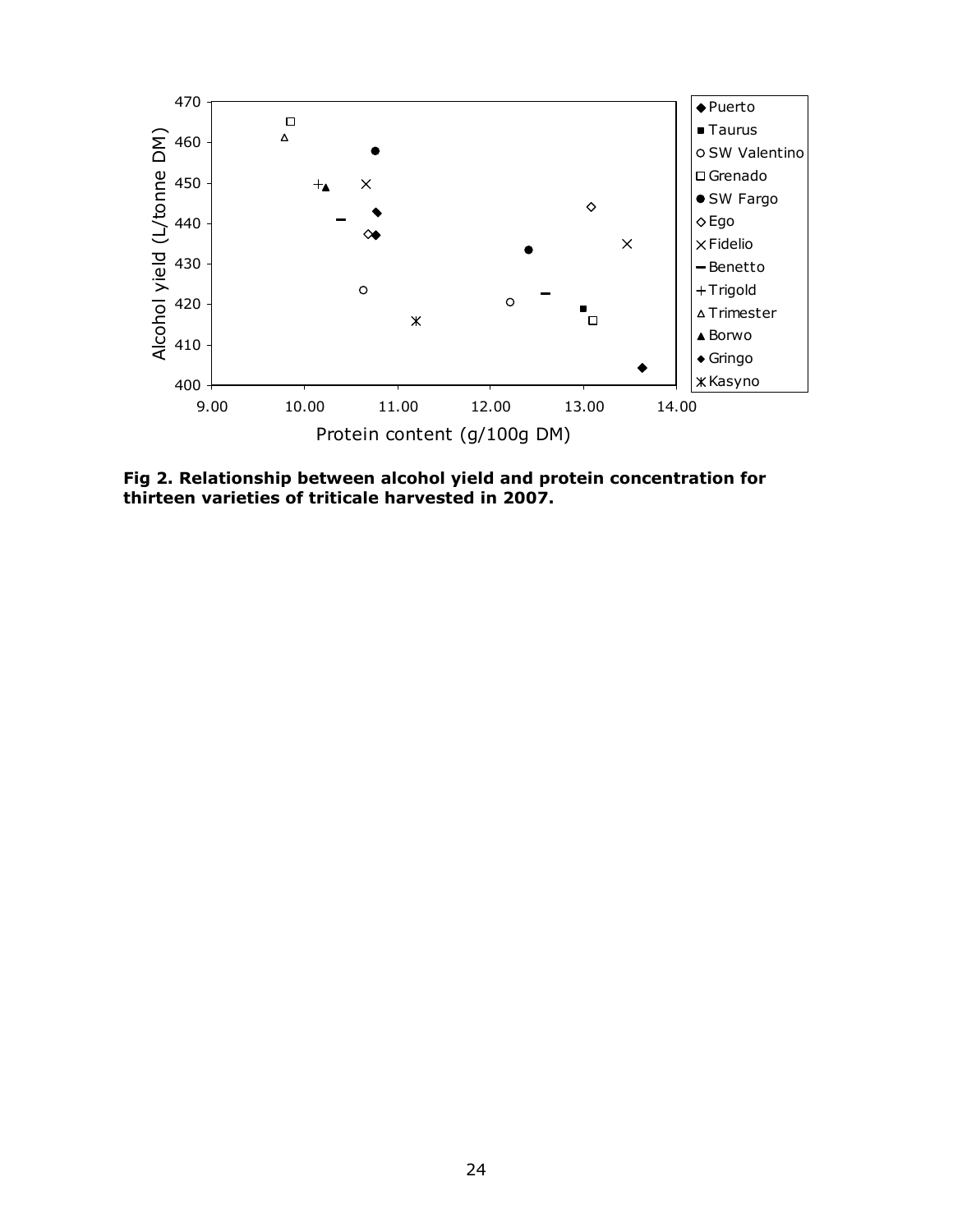### **6 Discussion**

#### **6.1 Grain characters and determination of alcohol yield**

This is the first UK study to consider grain quality characters of triticale and to consider the potential of triticale for the biofuel and distilling markets. The variation seen in grain size (TGW; 30.8 - 52.7 g) and diameter (2.22 - 3.25 mm) is typical for any small grain cereal and based on our knowledge of wheat, suggests that there will also be variation in alcohol yield between triticale varieties. For example it is known that some varieties of wheat e.g. Riband, achieve high alcohol yields through having large well-filled grains (Kindred *et al*. 2007b) and low length: width (L:W) ratios (Swanston *et al*., 2007). Although L:W ratio was not measured in the present study, variation in grain shape was apparent, indicating that triticale needs to be considered in the same way as wheat when aiming to understand alcohol yields. Fidelio, which had the largest grain size (at the SU site), also showed some of the best potential alcohol yields.

Triticale was shown to have a relatively soft grain, with texture between a hard and soft wheat. This is important, as the distilling industry traditionally prefers soft wheats (and currently only soft wheat varieties are assessed for distilling on the RL). As seen with wheat, the lower protein samples (e.g. Grenado and Trimester), tended to be softer and the lower protein (NIAB) site also produced samples with a softer grain. Again, this indicates that in terms of grain quality parameters, the triticale samples were behaving essentially like wheat, where protein content and hardness are positively related.

Variation was also seen in grain protein in this study and this is known from wheat to be the major predictor of alcohol yield. Average grain protein at the NIAB site (10.5%) which had 128 kgN/ha applied, was slightly lower than would be expected for wheat grown at the economic optimum rate of N fertiliser (11.5%; Sylvester-Bradley personal comm.). In the absence of other information, these relative values for grain protein of triticale and wheat were taken forward into modelling GHG emissions using the Biofuels calculator (see below).

<u>25 and 25 and 26 and 26 and 26 and 26 and 26 and 26 and 26 and 26 and 26 and 26 and 26 and 26 and 26 and 26 and 26 and 26 and 26 and 26 and 26 and 26 and 26 and 26 and 26 and 26 and 26 and 26 and 26 and 26 and 27 and 27 a</u>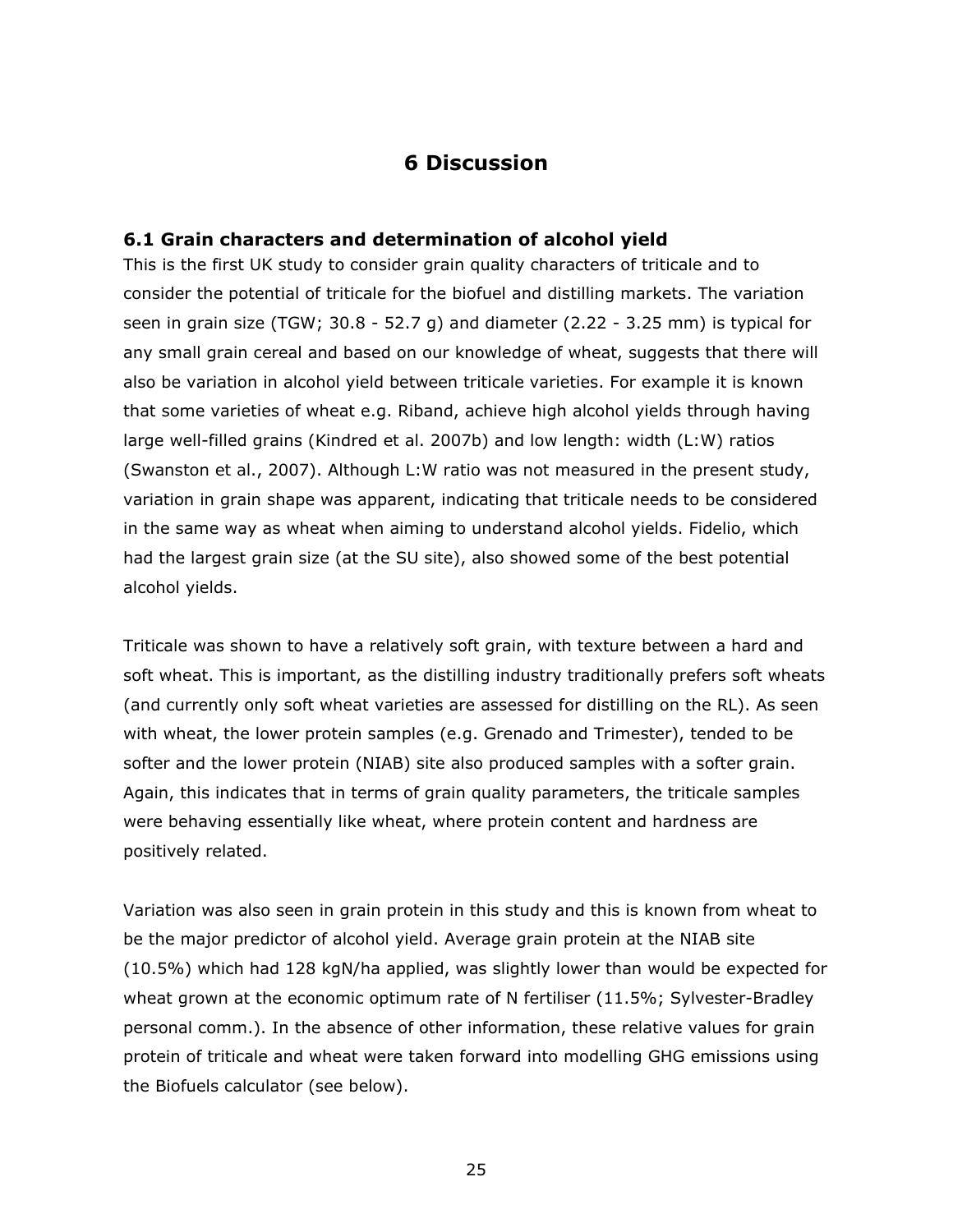The best current predictor of high alcohol yield is low protein content and both variety and agronomy should be used to minimise grain protein in samples for biofuel production. It has been reported in the literature for wheat that grain size is positively related to alcohol yield in certain varieties (Swanston *et al*., 2007). In the present study it was noted that the SU site with the higher average grain proteins, also gave the highest average TGW. Therefore this relationship, clearly, is not widely applicable; in particular it does not apply where agronomic rather than genetic factors influence grain size.

It is clear here that all the highest alcohol yielding samples had low grain proteins, and these came from the NIAB site with the lowest N inputs. The relationships between protein and alcohol yield are well documented in wheat (Riffkin *et al*., 1990; Kindred *et al*., 2007b) and it is demonstrated here that triticale behaves similarly. Although variation in grain protein only explained 50% of the variation in alcohol yield in the present study, it should be recognised that this is a small dataset (contrast with wheat where similar relationships using many years of CEL data give  $R^2 \sim 73\%$ ; Smith *et al*., 2006). It was also shown that the alcohol yield for triticale was comparable with that of a good distilling wheat (Istabraq) at equivalent grain protein, and that these data correspond well with those of similar studies such as Fleischer and Senn (2005) and Aufhammer *et al*. (1994). The average alcohol yield obtained for all the triticale samples in the present study was 436 L/t (DM basis) with the average reported for wheat at 435 L/t (Smith *et al*., 2006). However some of the triticale varieties give higher alcohol yields than the Istabraq samples, the three highest yielding being Grenado, SW Fargo and Trimester.

The starch content appeared relatively low (average 68.5% at the NIAB site) compared to wheat (e.g. 70.5% for Riband and Option with an average grain protein of 11.5%; Kindred *et al*., 2007b). The industry view that triticale has higher starch content than wheat may simply be due to the fact that most triticale samples studied have been low protein and consequently high starch, but better comparisons are required of wheat and triticale grown side by side. As a result the AY: starch ratio for the triticale was relatively high compared to wheat (6.44 vs. 6.30 L/10 kg starch). One explanation for this is that the free sugar content of triticale grain is higher than wheat which might compensate for its lower starch content (fermentation of free sugars also contributes to alcohol yield). However it was not possible to measure

26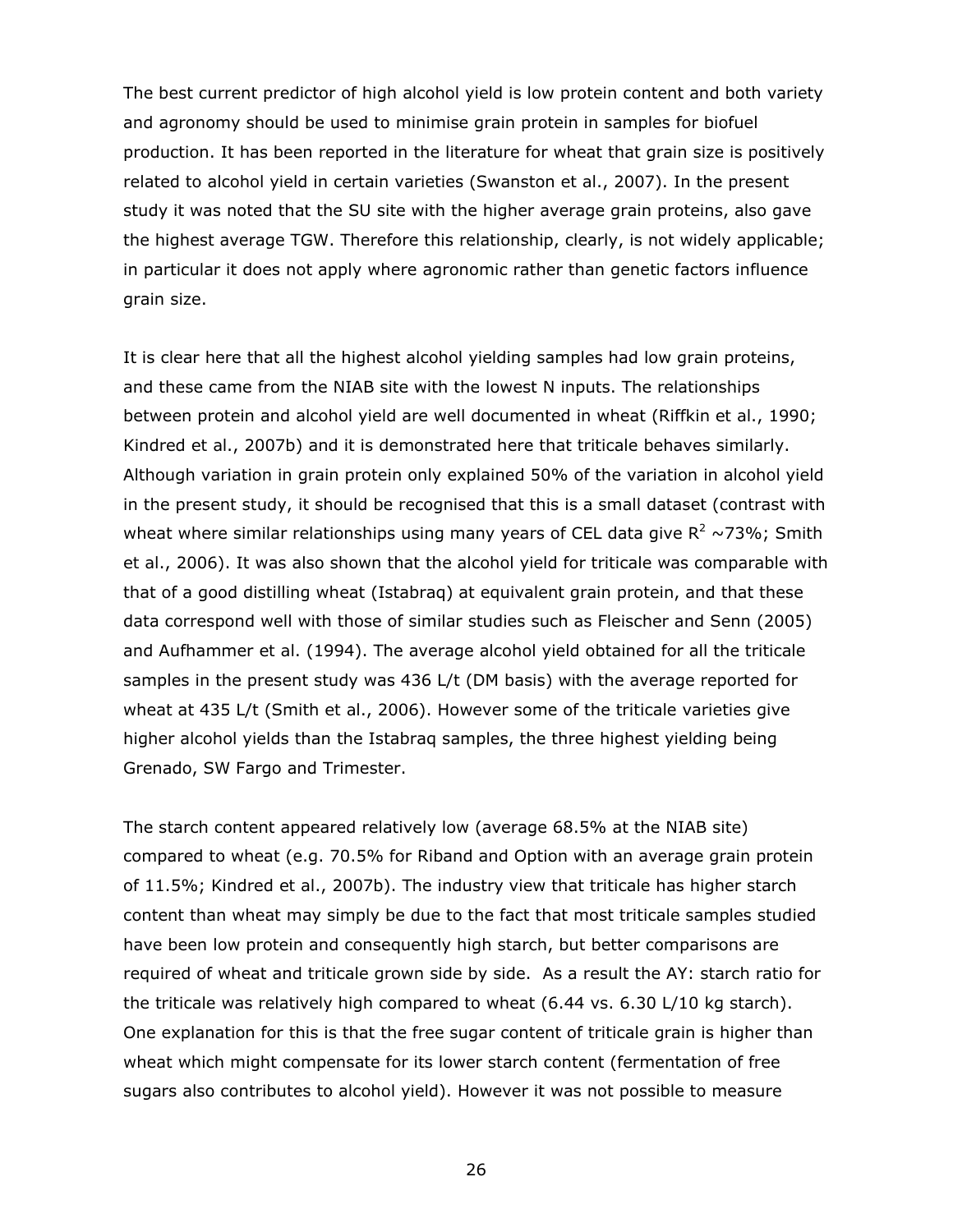sugars in the present study. Further work is required to more fully characterise the fermentable sugars and grain characteristics of triticale.

The main grain character which might be deemed a negative trait in triticale was its viscosity: Residue viscosities for the triticale varieties were appreciably higher (average 2.51 mPa s) than those of the two Istabraq samples (1.67 mPa s). However in commercial practice, this viscosity could be dealt with by using enzymes to degrade the arabinoxylans. It is only a problem in the traditional Scotch whisky process, where it is prohibited to use enzymes in this way in order to reduce viscosity. Further work is required to assess the performance of triticale using commercial enzymes.

#### **6.2 The benefits of triticale for bioethanol in minimising GHG emissions**

Based on the above analysis which indicated that some triticale varieties have potential alcohol yields comparable with good distilling wheats, this information could be combined with typical levels of applied N (inputs), and grain yields (outputs) to compare the relative reduction in GHG emissions per unit of bioethanol produced for these species.

For the various scenarios examined one main assumption is made: That a 'typical' triticale crop fertilised with a rate of N at the economic optimum will achieve a grain protein content of 10.5%, whereas wheat at its respective economic optimum will achieve 11.5% grain protein. Clearly there is some uncertainty over the triticale value, because (as discussed above) historic data suggested that triticale had higher grain proteins than wheat, whereas Overthrow and Carver showed no overall difference. The figure of 10.5% is taken from the value at the NIAB site in 2007 studied in this report. The only way to get a consistent answer regarding the grain N at the economic optimum of triticale will be to carry out N response trials for wheat and modern triticale varieties alongside each other in the same field experiment and this must be a target for further work.

Despite the uncertainty over typical grain composition, the differences in alcohol yield between triticale and wheat used in the model (376 vs 369 L/t @85%DM at 10.5 and 11.5 % protein respectively) have a trivial effect on the outputs of the Biofuels calculator. For example, this difference of 7 L/t between triticale and wheat only makes a difference of a 1.2% to the reduction in GHG emissions (at a fixed level of N

<u>27 and 27</u>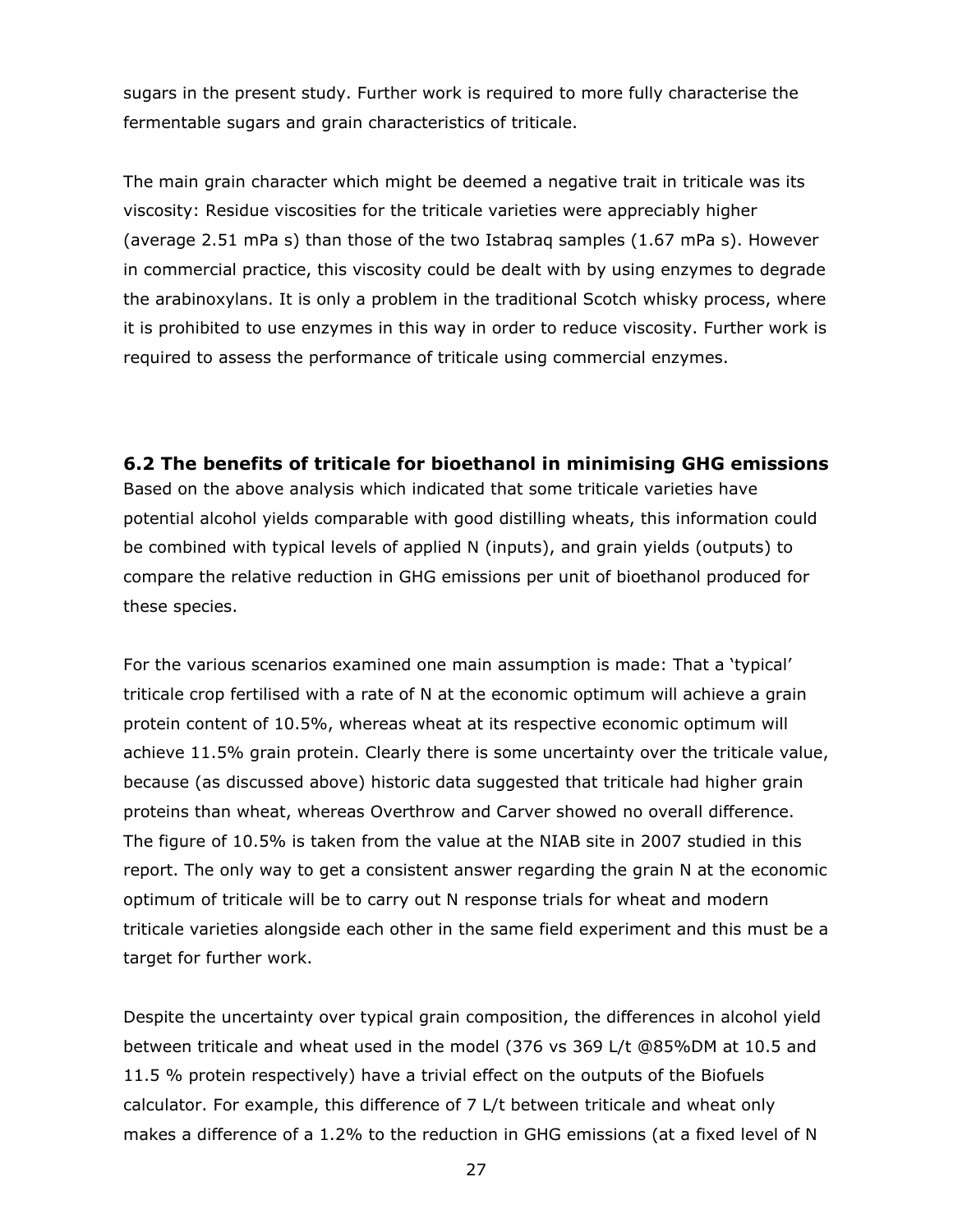inputs, and grain yield). In contrast a change in N inputs from 130 to 220 kgN/ha (at a fixed AY of 369 L/t and grain yield of 7.5 t/ha) makes a difference of a 13.7% to the reduction in emissions. Thus, N inputs are much more important drivers of sustainable biofuels production than alcohol yield per tonne of grain, and this is where the main benefits of triticale lie.

Based on these assumptions of typical alcohol yields and recommended N inputs from RB209, a number of scenarios were modelled using the Biofuels calculator, in order to compare the effects of different levels of inputs and yields to triticale and wheat. These scenarios were:

- a) moderate yield potential site with and without fungicide treatment,
- b) low yield potential sites
- c) place in rotation  $(1<sup>st</sup>/2<sup>nd</sup>$  wheats)

#### **General note on presentation of figures**

Since for any particular agronomic scenario or species comparison, the particular grain yields chosen here could be challenged, the outputs of the Biofuels calculator have been illustrated visually in Figs. 3-5 to allow some flexibility in interpretation: Using the change in reduction in GHG emissions in response to grain yield at fixed levels of N fertiliser applied, curves were fitted to produce 'iso-nitrogen' responses. The reader can then visually make adjustments to grain yield for a particular rate of N input, by moving along the relevant curve.

#### *6.2.1 Fungicide treatment*

Figure 3 shows the effect of a yield response to fungicide treatment on GHG balance for triticale and wheat. There are no published data directly comparing wheat and triticale alongside one another  $+/-$  fungicide treatment, therefore example yields were taken from different sources. The data sources and model outputs are listed in Annex B.

The results show that both fungicide treated and untreated triticale give greater benefits in terms of reduced GHG emissions, than wheat. Fig. 3 also shows, particularly in the case of wheat, the importance of using fungicide to achieve high grain yield, to effectively reduce the net GHG emissions per unit area of land (see also Berry *et al*., Plant Pathology, in press).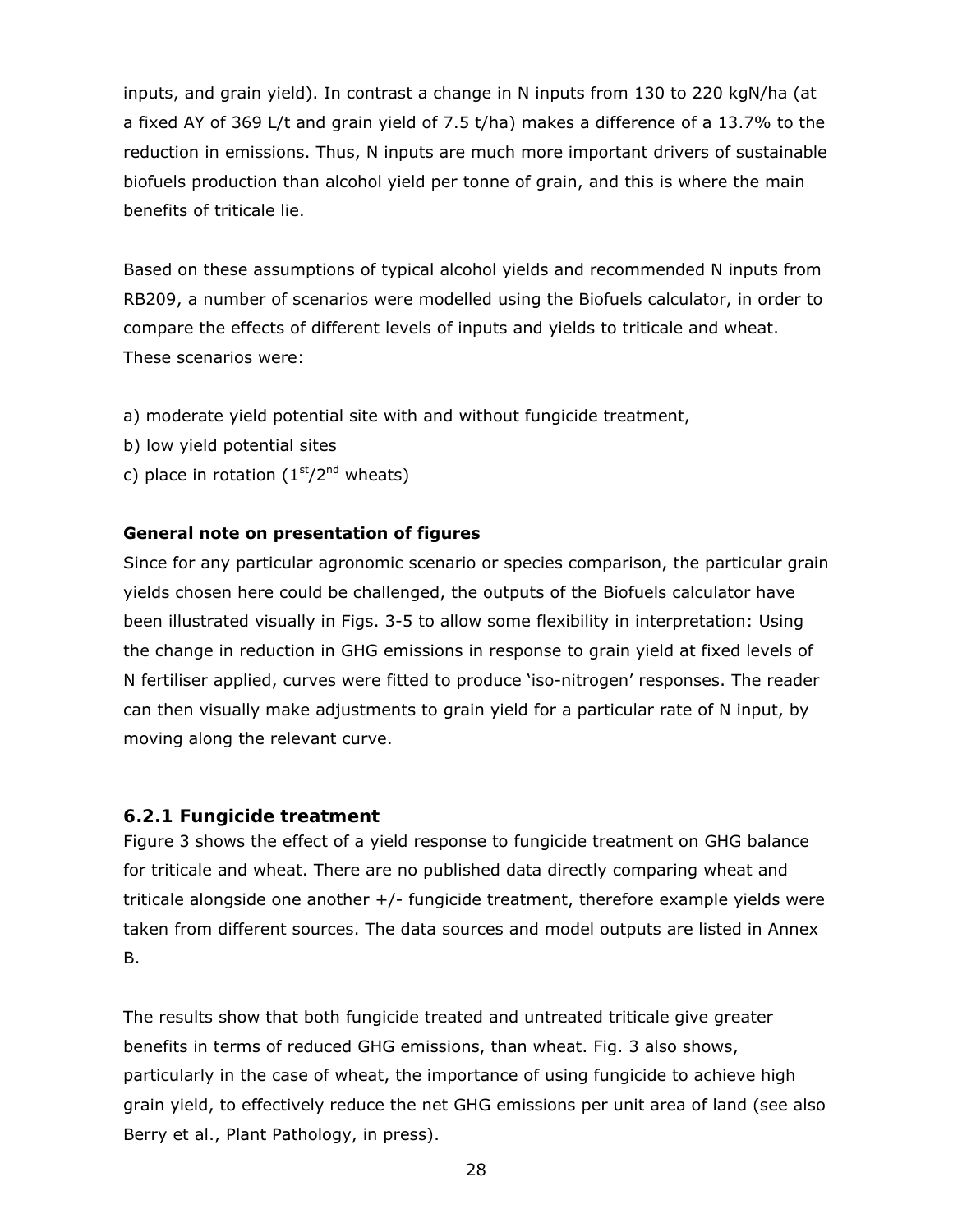#### *6.2.2 Low site yield potential*

Figure 4 shows the performance of triticale compared to wheat at low yield potential sites. Two scenarios were chosen – a 'general' scenario from Nix (2007) for low output examples of triticale and wheat, or from trial data taken from ADAS Gleadthorpe, a light sandy, drought-prone soil. The data sources and model outputs are listed in Annex C.

It can be seen that at the lowest yield potential sandland site (ADAS Gleadthorpe), the net benefits of growing triticale and wheat for bioethanol, were similar. Using the slightly higher yield estimate taken from Nix, the triticale shows a better reduction in net GHG emissions compared to wheat. However it should be noted that if a value of 130 kgN/ha was used for the inputs to the wheat (RB209 recommendation for winter wheat at N index 1 on light soils) the benefits for wheat would increase to 36.5% (reduction in GHG emissions relative to petrol). This underlines again the importance of low N inputs to maximising the benefits of biofuel production, and indicates that these scenarios need to be tested further with real N response data.

#### *6.2.3 Effect of place in the rotation*

Figure 5 shows the performance of triticale compared to wheat in  $1<sup>st</sup>$  and  $2<sup>nd</sup>$  cereal positions in the rotation. As there was no current data (excepting that of Overthrow and Carver, but their sites generally had very low take-all severity and are therefore less useful) the basic scenario assumed that wheat loses 1 t/ha of grain yield in moving from the  $1^{st}$  to  $2^{nd}$  cereal position (J. McVittie, pers. comm.) and that the grower might increase N application from 220 to 240 kgN/ha to compensate for poorer rooting. A loss of 1 t/ha is equivalent to a 12% loss of yield from an 8.4 t/ha farm crop. Since triticale is thought to have take-all resistance equivalent to half that of wheat, the yield loss in triticale in the  $2^{nd}$  cereal position was assumed to be 6%. Details of yields and inputs are given in Annex D.

Triticale shows greater benefits in terms of reduced GHG emissions compared to wheat in both  $1<sup>st</sup>$  and  $2<sup>nd</sup>$  cereal positions. The GHG benefit from growing triticale would be even greater if a larger yield loss from wheat was assumed (e.g. using the loss of 47% yield for Galahad reported by Cleal, 1993).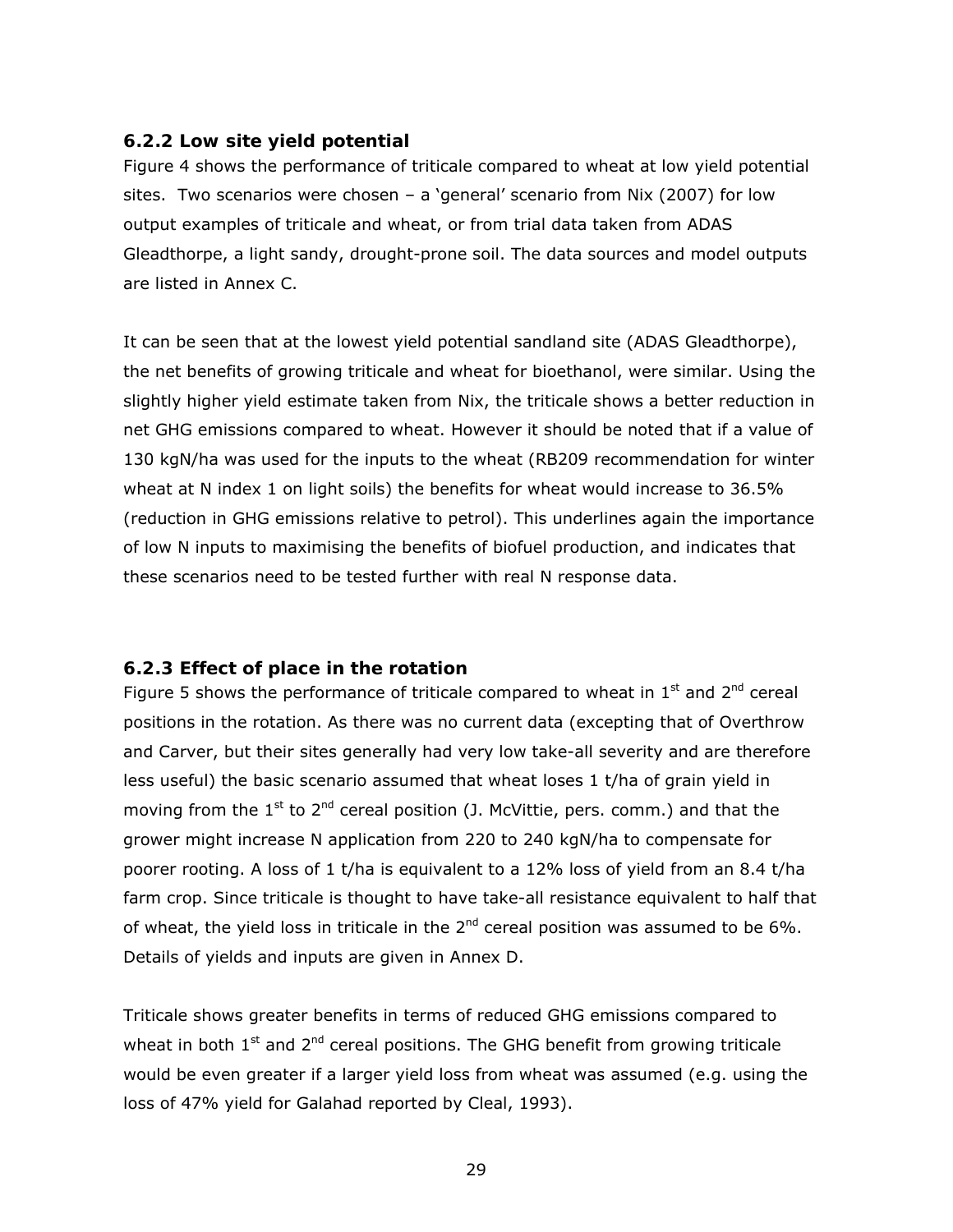It can also be seen from Fig. 5 that at a rate of 240 kgN/ha applied, once grain yield drops below 6.5 t/ha then the benefits for wheat would disappear (i.e. the % reduction in emissions become negative in value). In other words, there would be no net environmental benefit from growing wheat for biofuel with such low yields and high N inputs.

There is little data on relative performance of wheat and triticale in  $2^{nd}$  and  $3^{rd}$  cereal positions. Although Overthrow and Carver showed that triticale gave better gross margins due to the lower growing costs, relative yields of triticale and wheat in a severe take-all situation are not available in the published literature. It should be noted that in many experiments (e.g. RL trials) appearance of take-all increases variability in plot yields, and therefore often such trials are abandoned. Therefore larger plots may need to be taken into account when designing rotational experiments designed to explore take-all effects.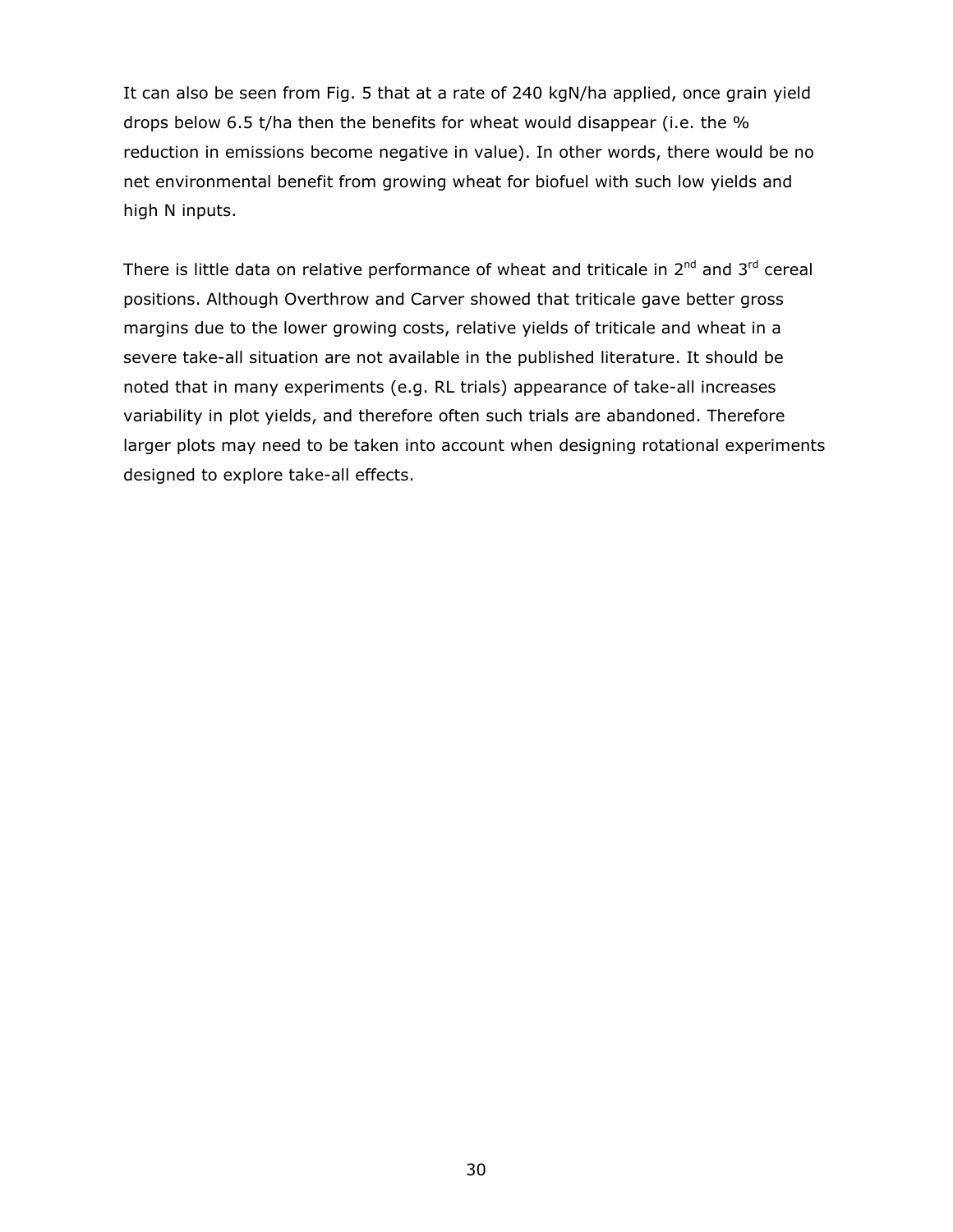

**Fig 3. Reductions in emissions per tonne bioethanol produced relative to petrol, for wheat and triticale either treated or untreated with fungicide**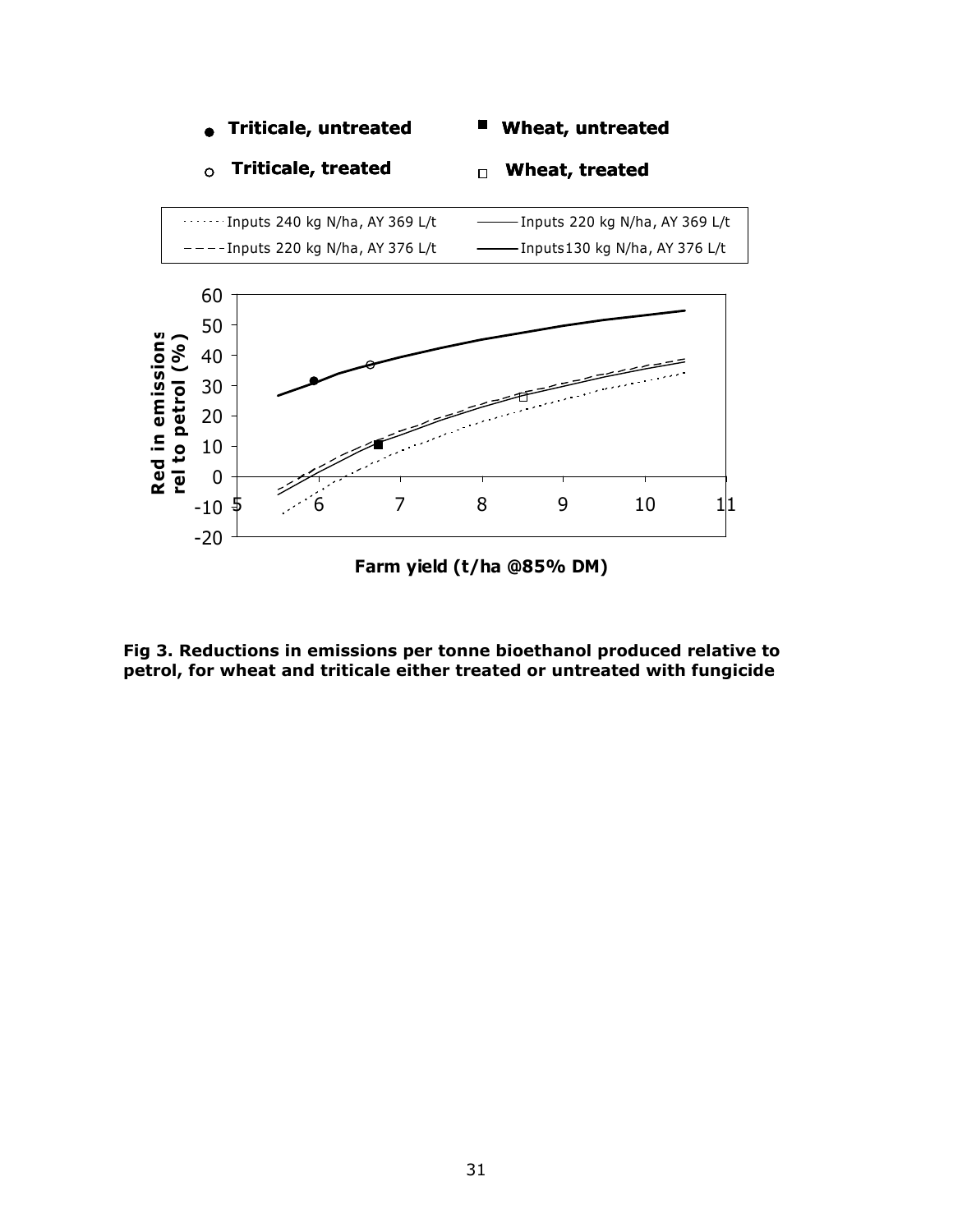#### **Triticale Gleadthorpe**  $\bullet$ п **Wheat Gleadthorpe**



#### **Triticale Nix, Low output Wheat Nix, Low output**  $\Box$  $\circ$

**Fig 4. Reductions in emissions per tonne bioethanol produced relative to petrol, for wheat and triticale in low yield potential situations**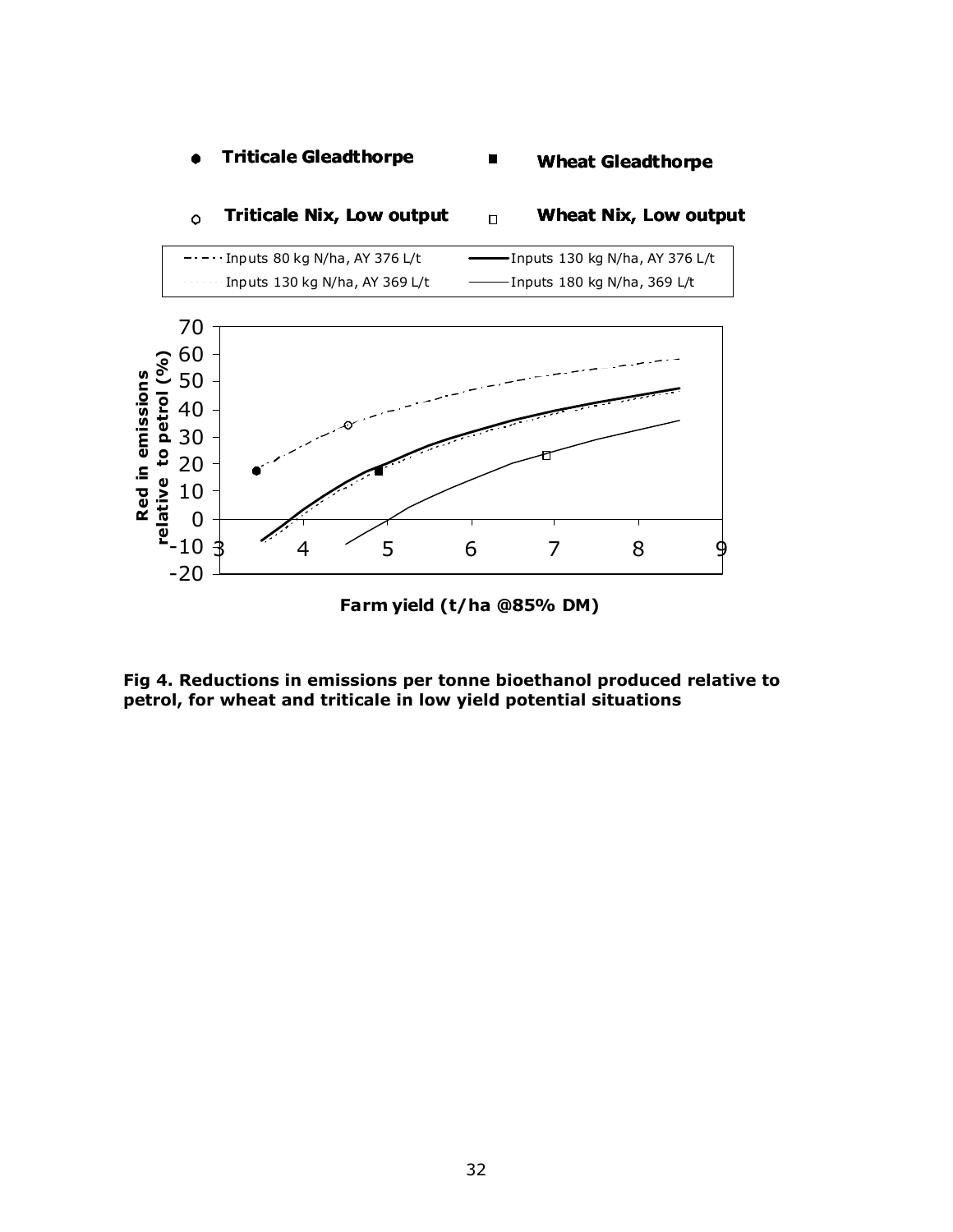

**Fig 5. Reductions in emissions per tonne bioethanol produced relative to petrol, for wheat and triticale at different places in the rotation**

#### **6.3 Conclusions**

- 1. Triticale has been shown to be a feedstock with high potential for bioethanol production, giving alcohol yields comparable with a good distilling wheat (Istabraq) at equivalent grain protein content.
- 2. In all scenarios studied using the HGCA Biofuels calculator, the net benefits in terms of reducing GHG emissions associated with bioethanol production, were greater for triticale than for wheat, principally due the lower N requirement of triticale.
- 3. Some varieties showed better than expected alcohol yields (L/t) based on their starch and protein contents and further work is needed to understand variation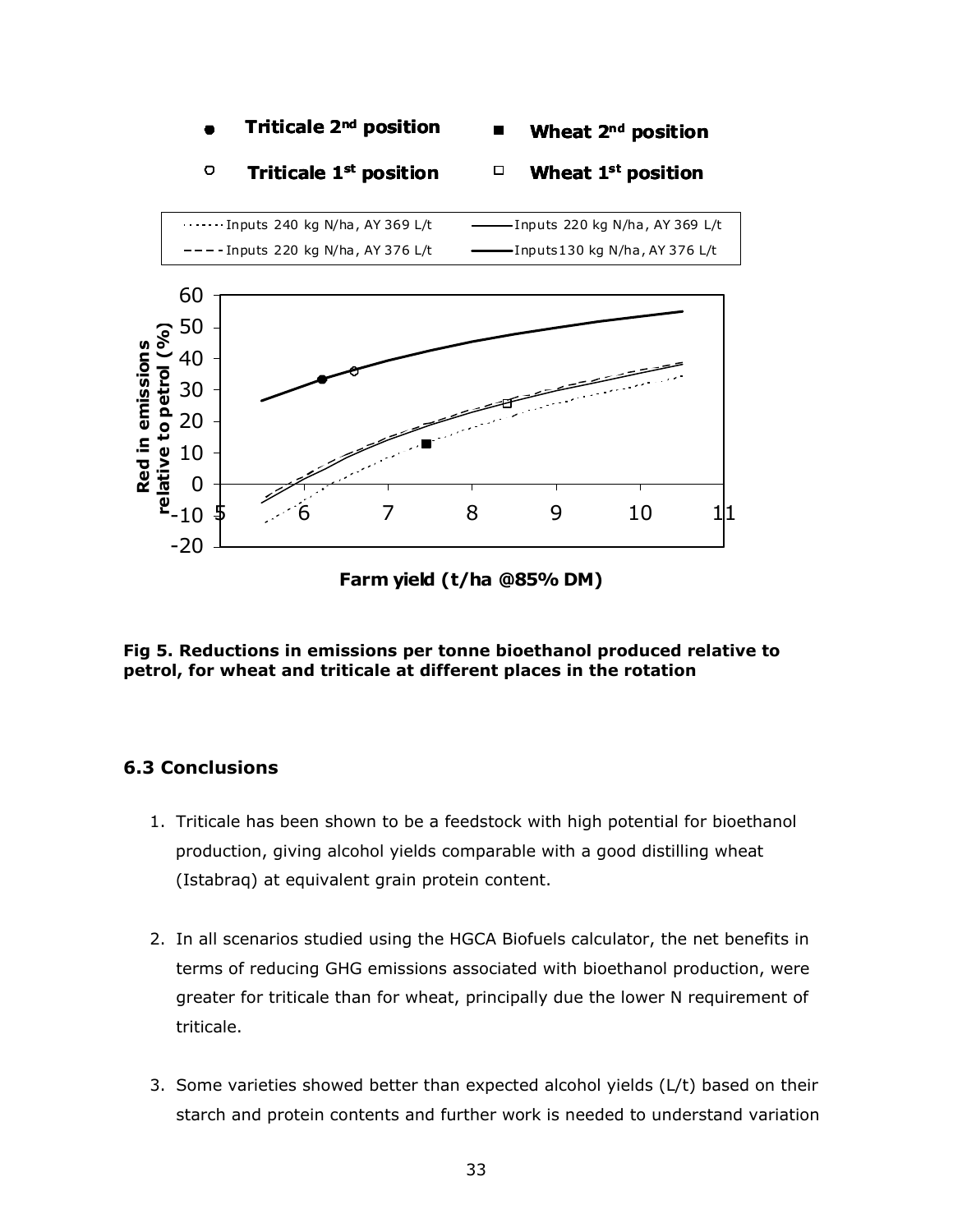in starch and fermentable sugars in modern triticale varieties, and in different agronomic situations.

- 4. The Scotch whisky lab method for spirit yield was used here to ensure comparison with existing RL data for wheat, but alcohol yields should also be assessed using industrial enzymes representative of those which would be used in a modern bioethanol plant, particularly in terms of controlling viscosity.
- 5. There is considerable uncertainty regarding the average grain protein content of triticale when fertilized at the economic optimum, and further work needs to be carried out in trials where wheat and triticale are grown alongside one another.
- 6. The major advantage of triticale may be in  $2^{nd}/3^{rd}$  cereal positions in the rotation when the yield of wheat tends to be reduced by take-all and more work needs to be carried out to compare these two species side by side in replicated trials.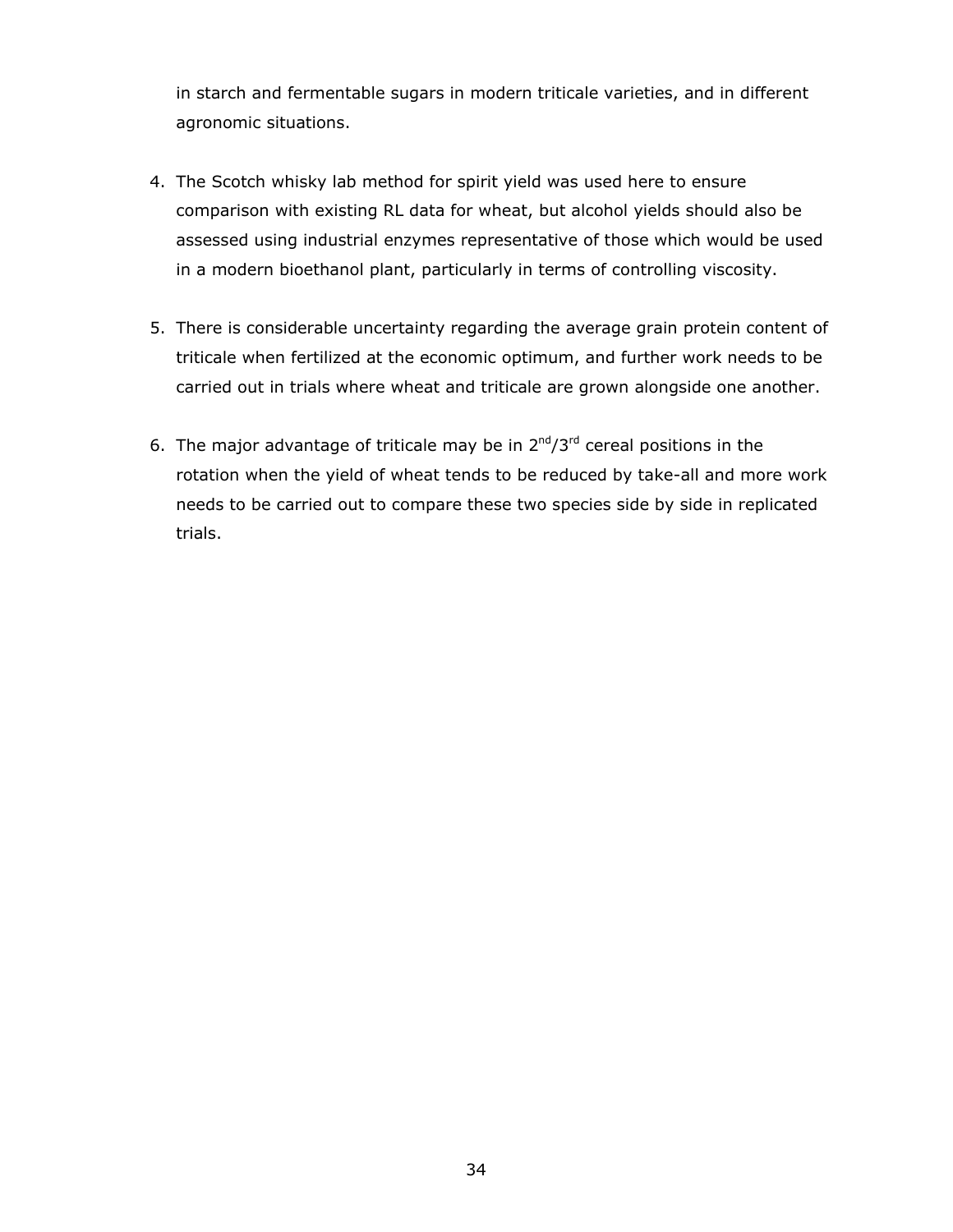## **7 References**

- **Anon.** 1984. *CC76 Winter triticale Effect of nitrogen on grain yield with and without growth regulator*. In: Reference book 224 (83). Cereals 1983, Agriculture Service, Research and Development Reports. Ministry of Agriculture Fisheries and Food. ISSN 0263-1679.
- **Anon.** 2000. Fertiliser Recommendations, 7th Edition. Ministry of Agriculture Fisheries and Food. London, The Stationary Office. ISBN 0-11-243058-9.
- **Aquilina M.** 1987. The effect of nitrogen on triticale quality. *Aspects of Applied Biology, Cereal Quality* **15**: 293-296.
- **Berry P M, Kindred, D R, Paveley, N D.** 2008. Quantifying the effect of fungicides and disease resistance on greenhouse gas emissions associated with wheat production. *Plant Pathology* published online: Doi: 10.1111/j.1365- 3059.2008.01899.x
- **Cleal R A E.** 1993. Effect of growth regulators on the grain yield and quality of triticale and wheat grown as a second cereal on light soil. *Aspects of Applied Biology, Cereal Quality III* **36**: 281-286.
- **Cottrill B R, Smith T C, Berry P M, Weightman R M, Wiseman J, White G, Temple M.** (2007). *Opportunities and implications of using the co-products from biofuel production as feeds for livestock*. Report prepared for: The Home-Grown Cereals Authority, the English Beef and Lamb Executive and the British Pig Executive. Research Review No. 66. July 2007. Home Grown Cereals Authority, Caledonia House, 223 Pentonville Rd, London, N1 9HY.
- **Dhaliwal A S, MacRitchie F.** 1990. Contributions of protein fractions to dough handling properties of wheat-rye translocation cultivars. *Journal of Cereal Science* **12**: 113-122.
- **Foulkes M J, Sylvester-Bradley R, Weightman R M, Snape J W.** 2007. Identifying physiological traits associated with improved drought resistance in winter wheat. *Field Crops Research* **103**: 11-24.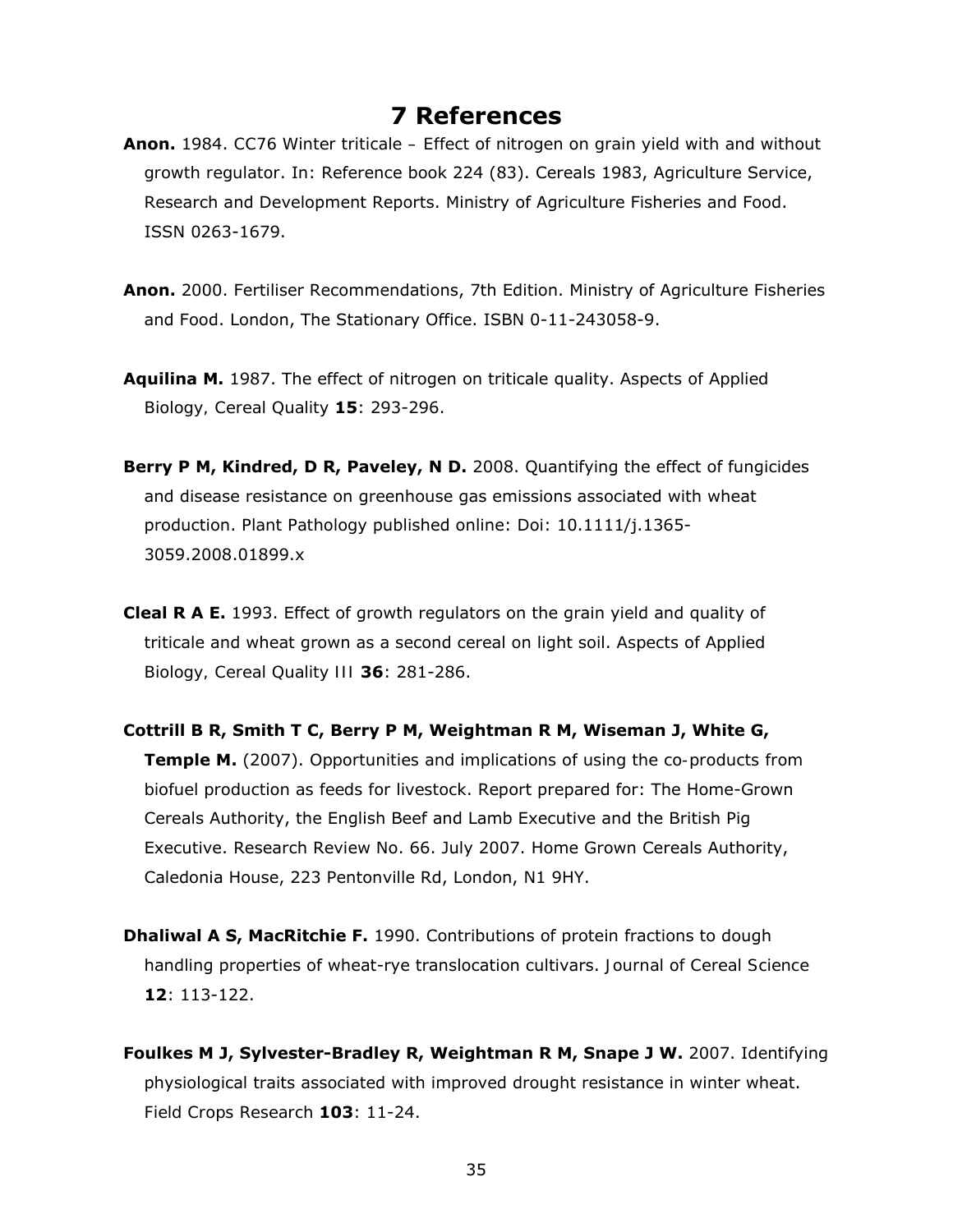**Gill N T, Vear K C.** 1980. *Triticale*. In Agricultural Botany, 2. Monocotyledonous crops. Third Edition revised by K C Vear and D J Barnard, pp 82-83. Garden City Press Limited, Herts. ISBN 0-7156-1251-4.

**Johansen B E.** 2007. Scandinavia Gets Serious on Global Warming The *Progressive Magazine* July 2007 Issue. Accessed online July 2008: http://www.progressive.org/mag\_johansen0707

**Kindred D R, Smith T C, Sylvester-Bradley R, Ginsberg D, Dyer C J.** 2007a. *Optimising nitrogen applications for wheat grown for the biofuels market*. HGCA project report No. 417. Home Grown Cereals Authority, Caledonia House, 223 Pentoville Rd, London.

- **Kindred D R, Verhoeven T M O, Weightman R M, Swanston J S, Agu R, Brosnan J M, Sylvester-Bradley R.** 2007b. Effects of variety and fertiliser nitrogen on alcohol yield, grain yield, starch and protein content, and protein composition of winter wheat. *Journal of Cereal Science* **48**: 46-57.
- **Kučerová J.** 2007. The effect of year, site and variety on the quality characteristics and bioethanol yield of winter triticale*. Journal of the Institute of Brewing & Distilling* **113**: 142-146.
- **Lásztity R.** 1984. *Rye and triticale proteins*. In: The Chemistry of Cereal Proteins. Chapter 4, pp 103-115. CRC Press, Florida. ISBN 0-8493-5140-5.
- **Naylor R E L.** 1987a. The weight and nitrogen content of triticale grains as influenced by nitrogen fertiliser and chlormequat. *Aspects of Applied Biology, Cereal Quality*  **15**: 195-200.
- **Naylor R E L.** 1987b. A comparison of the weight and nitrogen content of wheat and triticale grains. *Aspects of Applied Biology, Cereal Quality* **15**: 297-301.
- **NIAB.** 1986. *Recommended List of Cereals 1986, Farmers leaflet No. 8*. National Institute of Agricultural Botany, 1986. ISSN 0305-1277.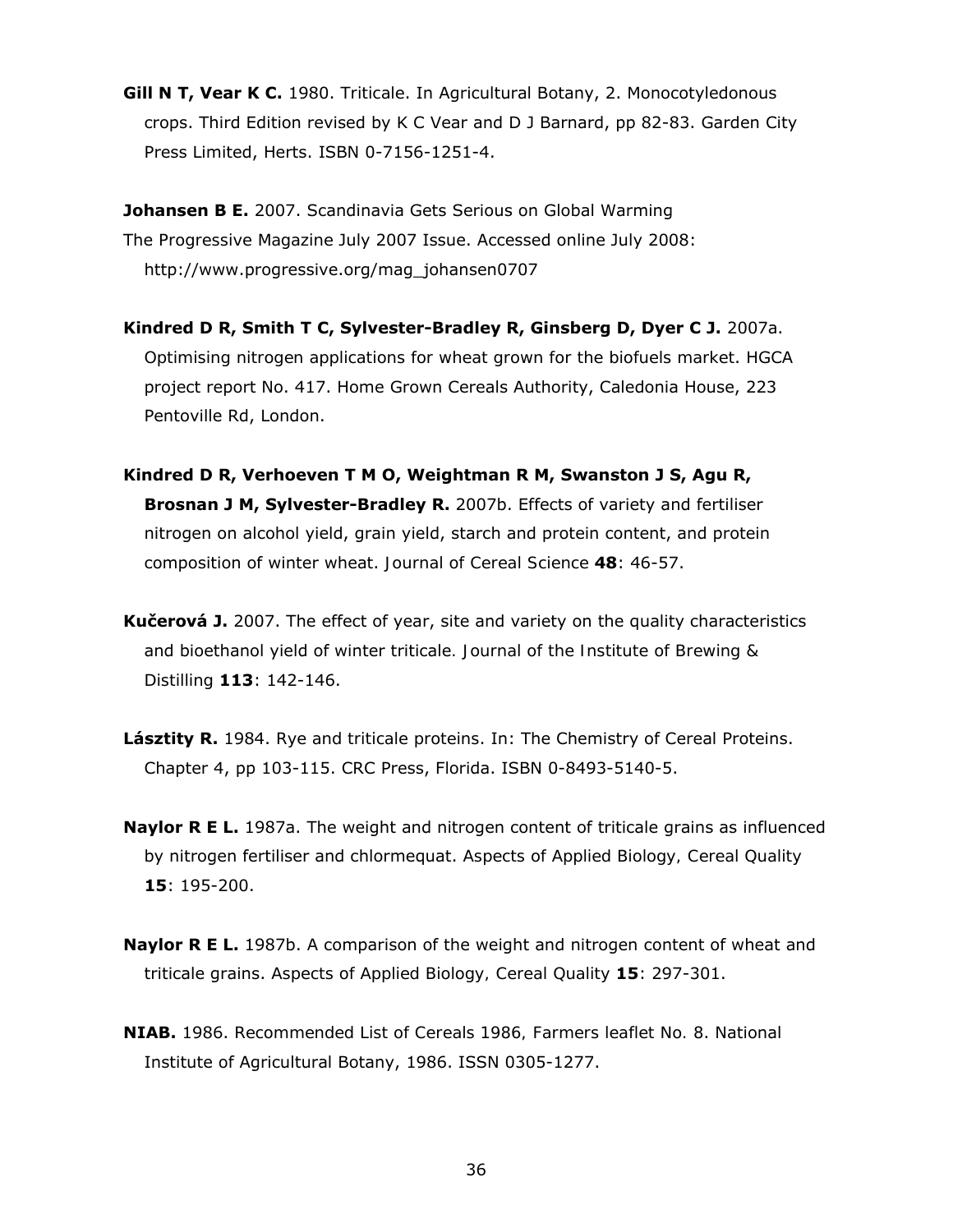- **Nix J.** (2007). *Farm Management pocketbook 38th Edition (2008)*. Imperial College London, Wye Campus. ISBN 978-0-954-1201-6-0.
- **Overthrow R, Carver M F.** 2003. *The value of triticale in the 2nd/3rd cereal position in crop sequences*. HGCA project report No. 306. Home Grown Cereals Authority, Caledonia House, 223 Pentoville Rd, London.
- **Riffkin HL, Bringhurst T A, McDonald A M L, Hands E.** 1990. Quality requirements of wheat for distilling. *Aspects of Applied Biology, Cereal Quality II* **25**: 29-40.
- **Smith T C, Kindred, D R, Brosnan J M, Weightman R M, Shepherd M, Sylvester-Bradley R.** 2006. *Wheat as a feedstock for alcohol production*. Home Grown Cereals Authority, Research review No. 61. Home Grown Cereals Authority, Caledonia House, 223 Pentoville Rd, London.
- **Swanston J S, Smith P L, Gillespie T L, Brosnan J M, Bringhurst T A, Agu R C.** 2007. Associations between grain characters and alcohol yield among soft wheat varieties. *Journal of the Science of Food and Agriculture* **87**: 676-683.
- **Sylvester-Bradley R, Kindred D R.** 2008. *Developing and growing wheat for the biofuels market*. Proceedings of HGCA conference – 23 and 24 January 2008, 'Arable cropping in a changing climate'. Home Grown Cereals Authority, Caledonia House, 223 Pentoville Rd, London.
- **Varughese G, Pfeiffer W H, Pena, R J.** 1997. *Triticale: A reappraisal*. http://www.worldbank.org/html/cgiar/newsletter/april97/8tritic.html. Accessed July 2008.
- **Vilarino M.** 2006. *La letter d'information du pole valeurs nutritionelles d'ARVALIS Instutute du vegetal. News@lim. No. 11, Novembre 2006.* 3 rue Joseph et Marie Hackin, 75116 Paris, France.
- **Wang S, Thomas K C, Ingledew W M, Sosulski K, Sosulski F W.** 1997. Rye and triticale as feedstock for fuel ethanol production. *Cereal Chemistry* **74**: 621-625.
- **Weightman R M, Forge C D, Quandalle C.** (2001). A rapid viscometric screening tool for measuring feed wheat quality and the relationship between the quality of hybrid wheats and their parental lines. *Aspects of Applied Biology 64*: 79-84.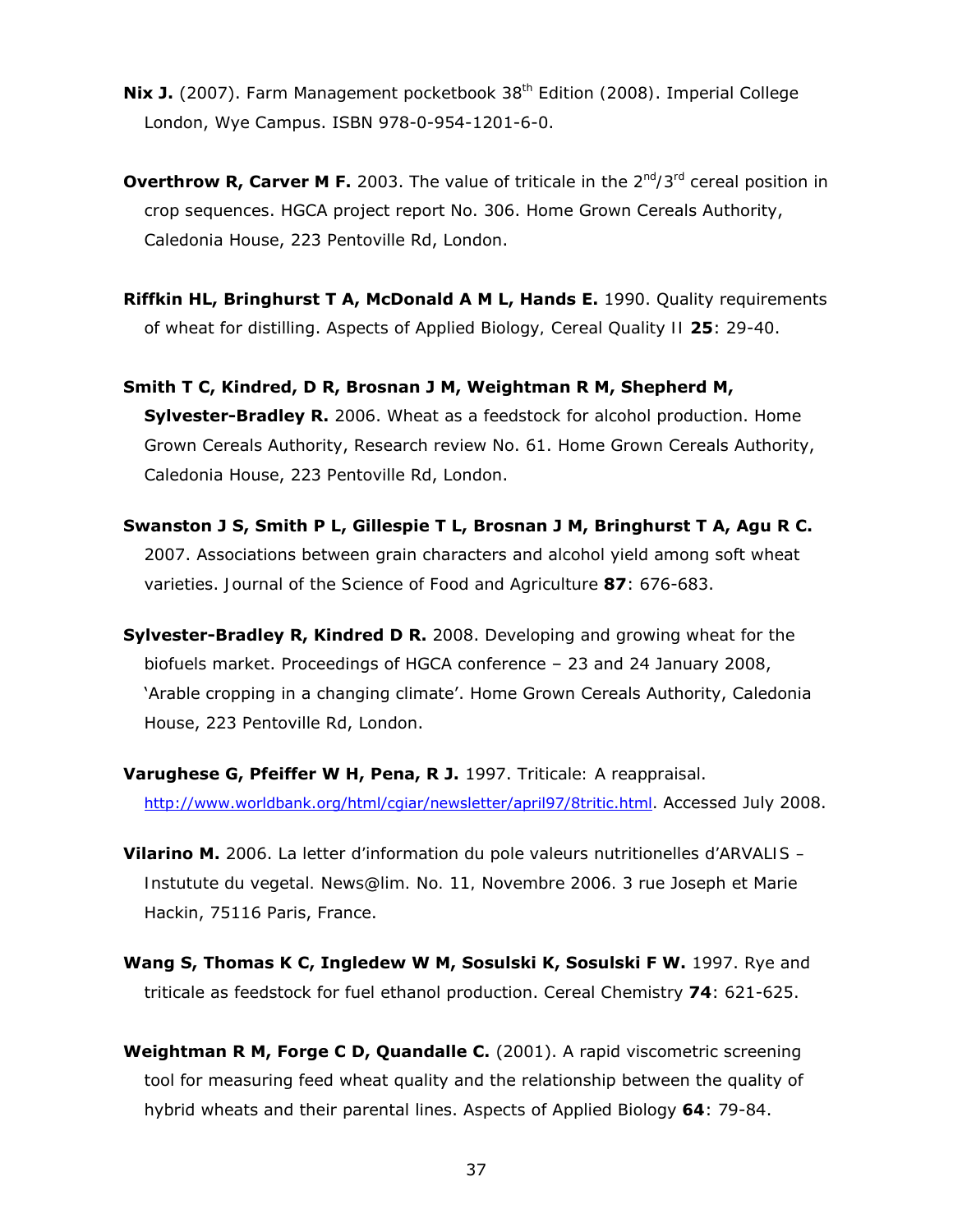| <b>Inputs</b>                                  | Quantity                                                                                                                                                                                     |
|------------------------------------------------|----------------------------------------------------------------------------------------------------------------------------------------------------------------------------------------------|
| <b>Constants</b><br>P205<br><b>K20</b><br>Lime | 94 kg/ha<br>55 kg/ha<br>$0$ kg/ha                                                                                                                                                            |
| Seed                                           | 185 kg/ha                                                                                                                                                                                    |
| Diesel                                         | 141 L/ha                                                                                                                                                                                     |
| N2O emissions                                  | Proportional to N applied                                                                                                                                                                    |
| Grain drying/storage energy<br>costs           | Zero (grain moisture fixed at 15%)                                                                                                                                                           |
| Grain transport to distillery                  | 50 km                                                                                                                                                                                        |
| Process option                                 | NG boiler + steam turbine (heat req. 9.75 GJ/t<br>ethanol; electricity required 1.45 GJ/t ethanol)                                                                                           |
| Energy balance                                 | 14.4 GJ natural gas, 0kWh imported electricity and<br>396 kWh surplus electricity surplus per tonne<br>ethanol                                                                               |
| DDGS used for animal feed                      | 0.31 t/t grain supplied to plant                                                                                                                                                             |
| Ethanol transported by road to<br>end user     | 50 km                                                                                                                                                                                        |
| Variables<br>Grain (farm) yield                | t/ha @85% DM.<br>Where comparisons have been derived from field<br>experiments, farm yields were estimated from plot<br>yield $\times$ 0.8<br>See tables/scenarios below for further details |
| Pesticides                                     | 0 or 2 kg/ha for untreated/treated respectively                                                                                                                                              |
| Fertiliser N                                   | 80 to 240 kg N/ha                                                                                                                                                                            |
| Alcohol yield (FW<br>basis@85%DM)              | Wheat: 369 L/t<br>$[ = 434$ L/t DM basis @ 11.5% protein*]<br>Triticale: 376 L/t<br>$[ = 442$ L/t DM basis @10.5% protein*]                                                                  |
|                                                | *Based on predictive equation AY (L/t DM basis) =<br>$-7.31$ x protein $+519$ (from Smith <i>et al.</i> , 2006)                                                                              |

## **Annex A Common inputs to Biofuels Calculator model for triticale and wheat**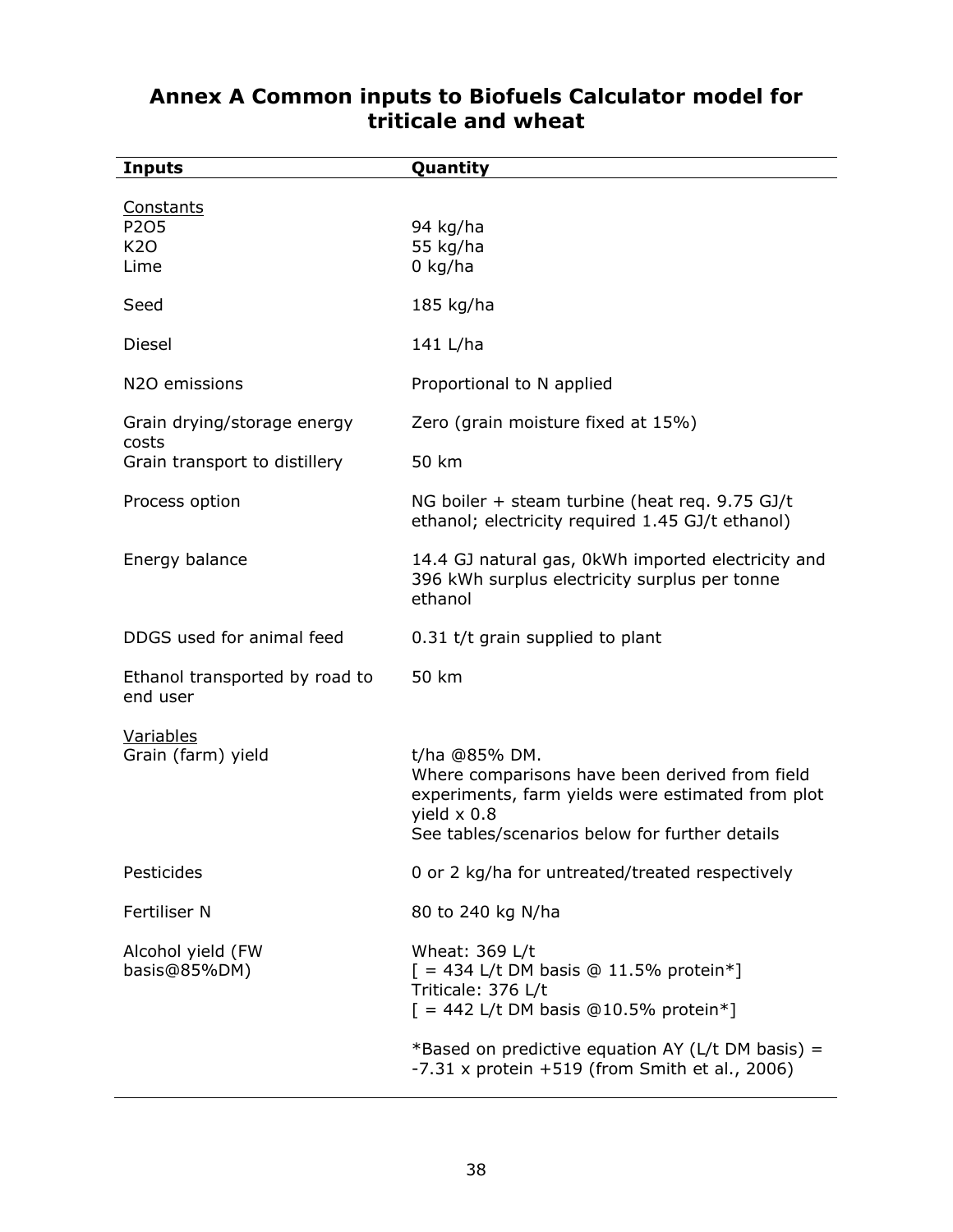## **Annex B Inputs and outputs for fungicide effects**

| Species/<br>treatment | <b>Variety</b> | <b>Source</b>                 | Plot yield<br>(t/ha) | <b>Farm</b><br>yield* | N inputs<br>(kgN/ha) |
|-----------------------|----------------|-------------------------------|----------------------|-----------------------|----------------------|
|                       |                |                               |                      | (t/ha)                |                      |
| Wheat                 |                |                               |                      |                       |                      |
| Wheat, treated        | Istabrag       | RL 2008/09                    | (10.5)               | 8.4                   | 220                  |
| Wheat, untreated      | Istabrag       | RL 2008/09                    | (8.4)                | 6.7                   | 220                  |
| Triticale             |                |                               |                      |                       |                      |
| Triticale, treated    | Fidelio        | <b>ADAS Rosemaund</b><br>2000 | (8.2)                | 6.5                   | 130                  |
| Triticale, untreated  | Fidelio        | <b>ADAS Rosemaund</b><br>2000 | (7.3)                | 5.9                   | 130                  |

N inputs and grain yields for different fungicide treatment

\* Farm yields used in biofuels calculator

Biofuels calculator model outputs illustrated in Fig. 3.

| Species/<br>treatment | Kg CO <sub>2</sub> eq./t<br>bioethanol<br>produced | % reduction in<br>emissions relative<br>to petrol |
|-----------------------|----------------------------------------------------|---------------------------------------------------|
| Wheat, treated        | 1707                                               | 25.8                                              |
| Wheat, untreated      | 2052                                               | 10.7                                              |
| Triticale, treated    | 1482                                               | 35.6                                              |
| Triticale, untreated  | 1594                                               | 30.7                                              |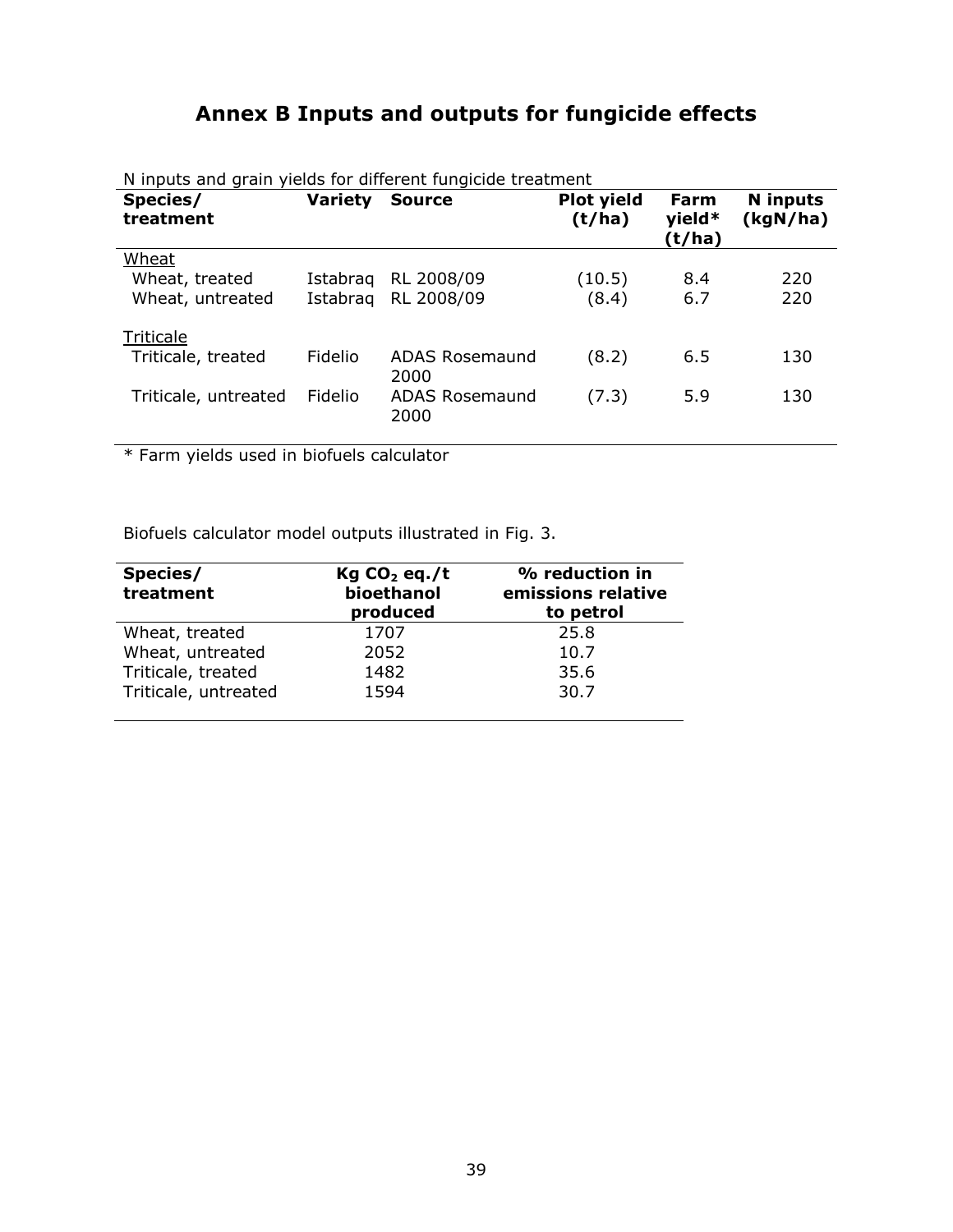## **Annex C Inputs and outputs at low yield potential sites**

| Species/<br>treatment | <b>Variety</b>                        | <b>Source</b>                                              | <b>Plot</b><br>yield<br>(t/ha) | Farm<br>$yield*$<br>(t/ha) | <b>N</b> inputs<br>(kgN/ha) |
|-----------------------|---------------------------------------|------------------------------------------------------------|--------------------------------|----------------------------|-----------------------------|
| Wheat                 |                                       |                                                            |                                |                            |                             |
| Wheat 1               |                                       | Nix 2007, low yield<br>potential                           |                                | 6.8                        | 180                         |
| Wheat 2               | Beaver/Soissons<br>population<br>mean | <b>ADAS Gleadthorpe</b><br>2002/02 Foulkes et<br>al., 2007 | (6.0)                          | 4.8                        | 130                         |
| Triticale             |                                       |                                                            |                                |                            |                             |
| Triticale 1           |                                       | Nix 2007, low yield<br>potential                           |                                | 4.4                        | 80                          |
| Triticale 2           | Average for RL<br>trial varieties     | <b>ADAS Gleadthorpe</b><br>1999                            | (4.3)                          | 3.4                        | 80                          |

N inputs and grain yields for  $1<sup>st</sup>$  cereal, low yield potential scenarios

\* Farm yields used in biofuels calculator

Biofuels calculator model outputs illustrated in Fig. 4.

| Species/<br>treatment | Kg CO <sub>2</sub> eq./t<br>bioethanol<br>produced | % reduction in<br>emissions relative<br>to petrol |
|-----------------------|----------------------------------------------------|---------------------------------------------------|
| Wheat 1               | 1740                                               | 22.8                                              |
| Wheat 2               | 1922                                               | 16.4                                              |
| Triticale 1           | 1546                                               | 32.8                                              |
| Triticale 2           | 1891                                               | 17.8                                              |